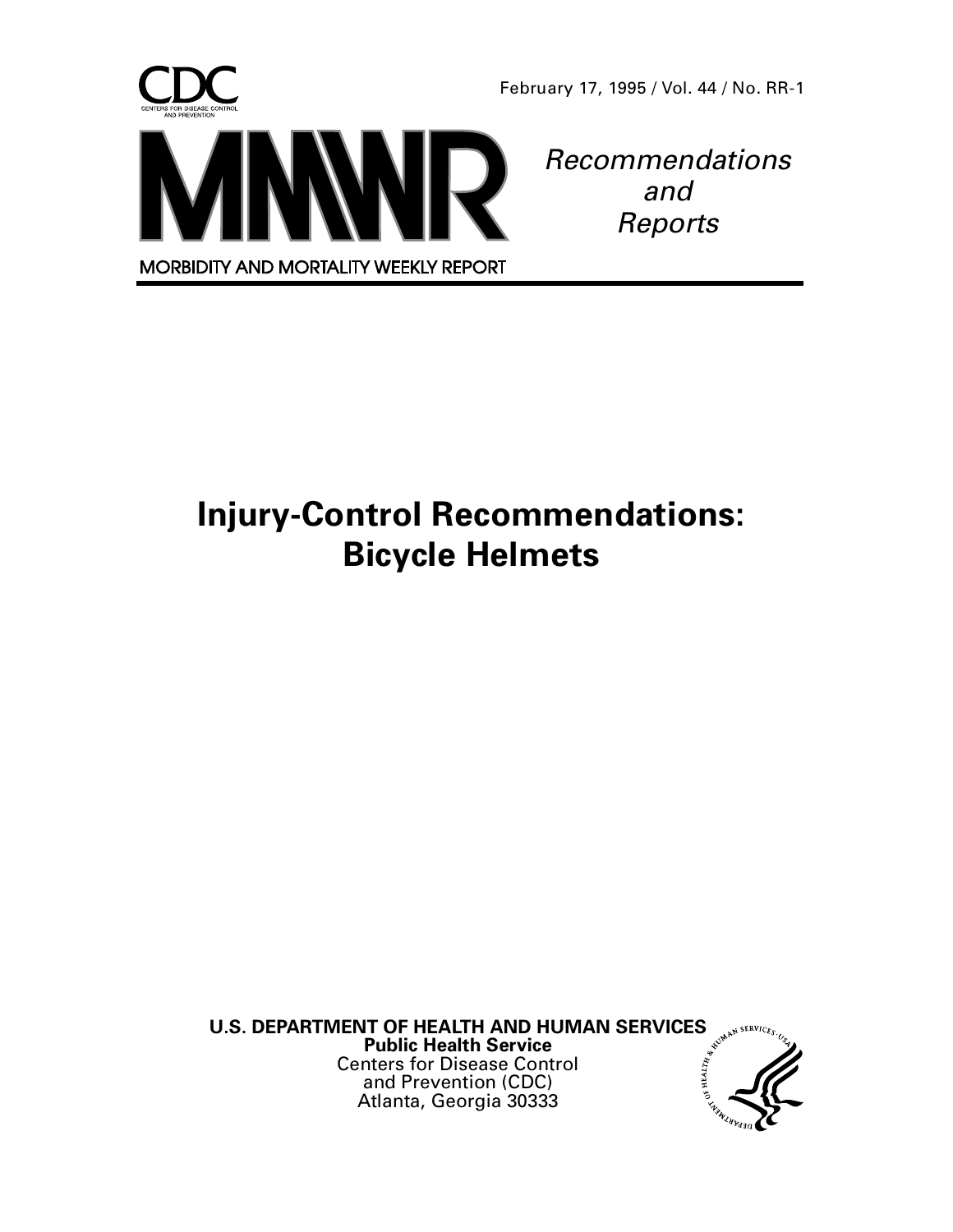The MMWR series of publications is published by the Epidemiology Program Office, Centers for Disease Control and Prevention (CDC), Public Health Service, U.S. Department of Health and Human Services, Atlanta, GA 30333.

### SUGGESTED CITATION

Centers for Disease Control and Prevention. Injury-control recommendations: bicycle helmets. MMWR 1995;44(No. RR-1):[inclusive page numbers].

| Centers for Disease Control and Prevention  David Satcher, M.D., Ph.D.<br>Director            |
|-----------------------------------------------------------------------------------------------|
| The material in this report was prepared for publication by:                                  |
| National Center for Injury Prevention and Control Mark L. Rosenberg, M.D., M.P.P.<br>Director |
| Division of Unintentional Injuries PreventionDavid A. Sleet, Ph.D.<br>Director                |
| The production of this report as an <i>MMWR</i> serial publication was coordinated in:        |
| Director                                                                                      |
| Richard A. Goodman, M.D., M.P.H.<br><b>Editor, MMWR Series</b>                                |
| Scientific Information and Communications Program                                             |
| Recommendations and Reports Suzanne M. Hewitt, M.P.A.<br><b>Managing Editor</b>               |
| Ava W. Navin, M.A.<br>Rachel J. Wilson<br><b>Project Editors</b>                              |
| Morie M. Higgins<br>Peter M. Jenkins<br><b>Visual Information Specialists</b>                 |

Use of trade names is for identification only and does not imply endorsement by the Public Health Service or the U.S. Department of Health and Human Services.

Copies can be purchased from Superintendent of Documents, U.S. Government Printing Office, Washington, DC 20402-9325. Telephone: (202) 783-3238.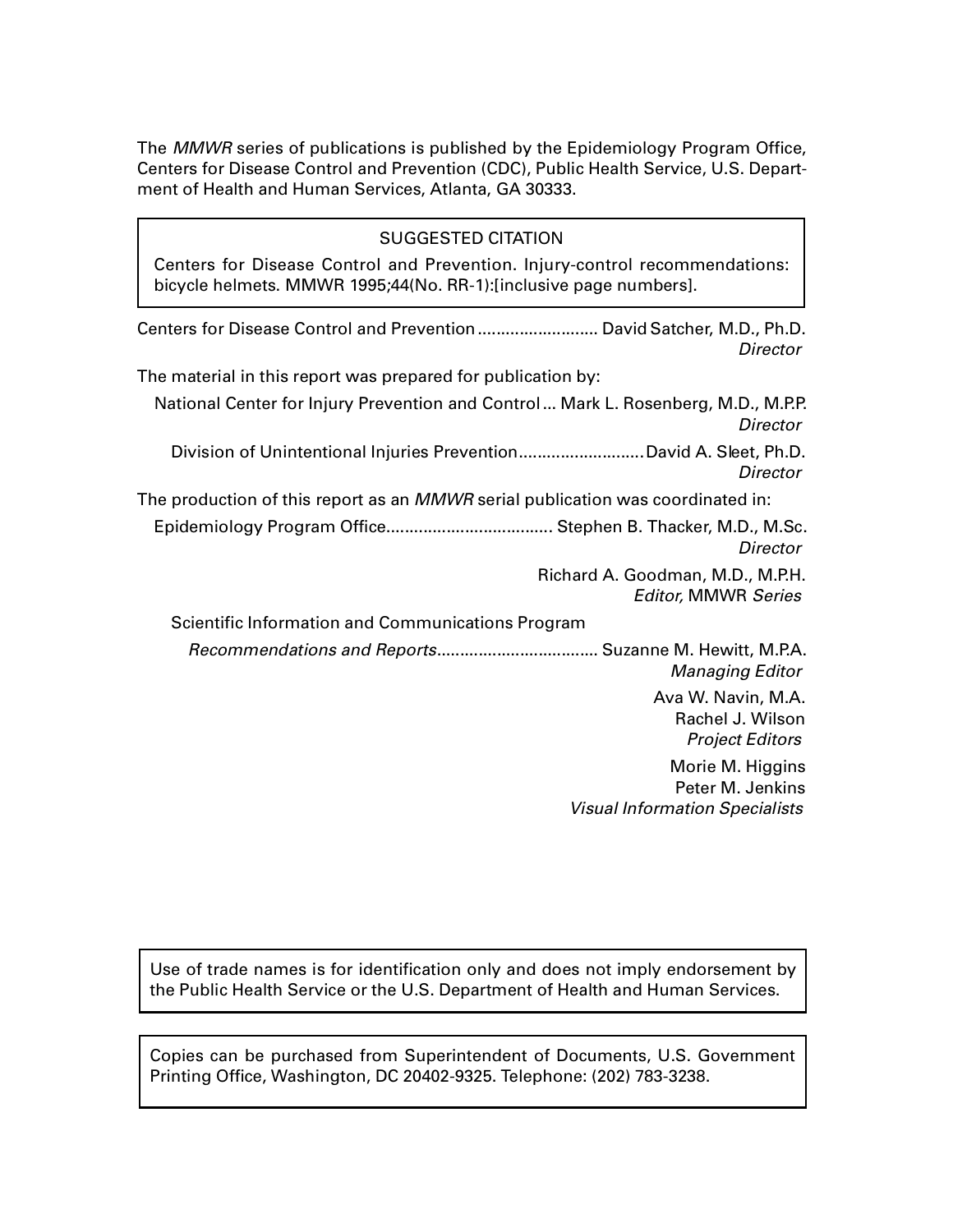# **Contents**

| Appendix B: Organizations that Provide Information on Bicycle Helmet |  |
|----------------------------------------------------------------------|--|
|                                                                      |  |
| Appendix C: Components of a Community-Based Bicycle Helmet           |  |
|                                                                      |  |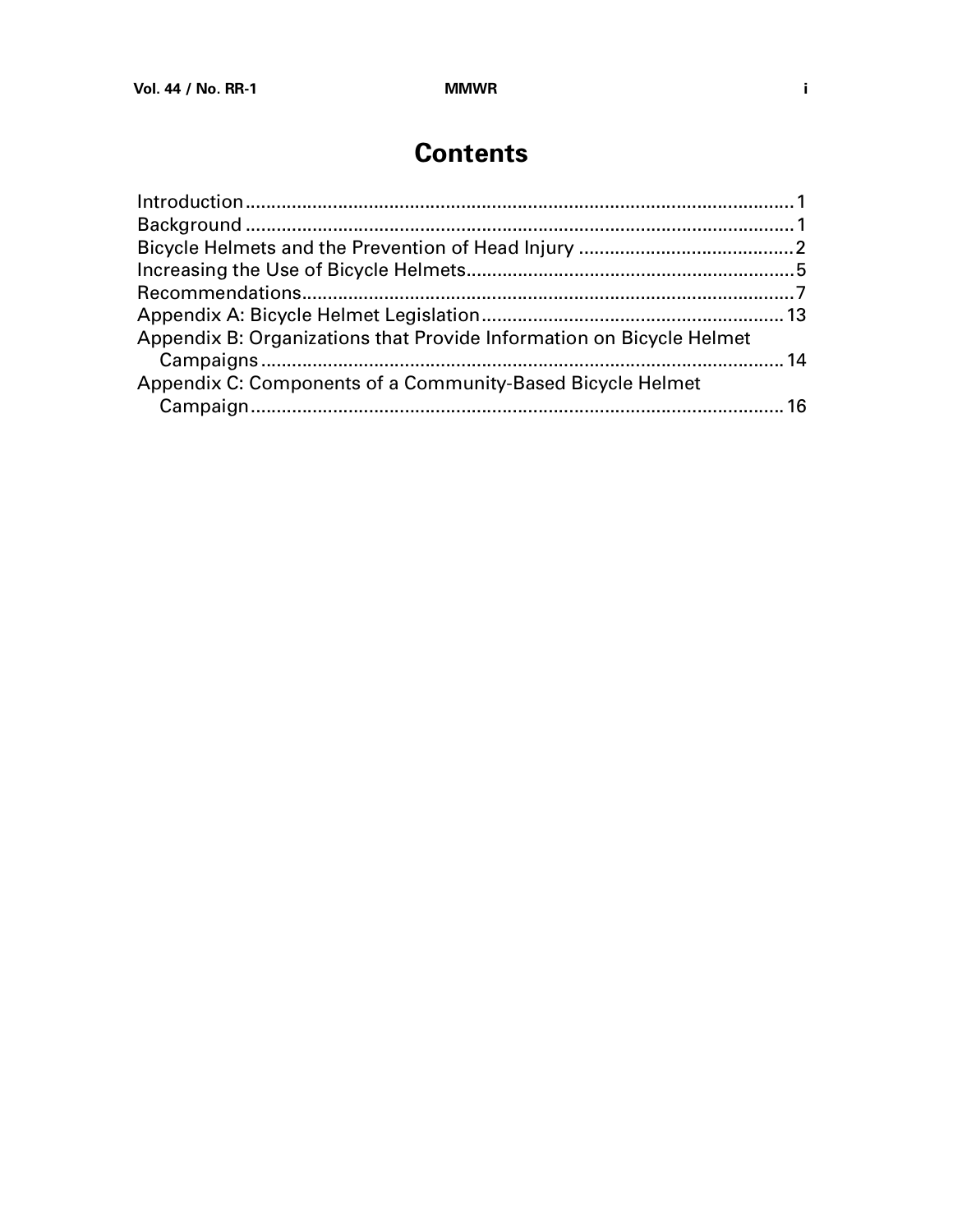### **Advisory Committee for Injury Prevention and Control**

Susan P. Baker, M.P.H. Johns Hopkins University Baltimore, MD

Edward N. Brandt, Jr., M.D., Ph.D. University of Oklahoma Oklahoma City, OK

John F. Ditunno, Jr., M.D. Thomas Jefferson University Philadelphia, PA

Martin R. Eichelberger, M.D. Michael M. Finkelstein Children's National Medical Center Washington, DC

John H. Ferguson, M.D. National Institutes of Health Bethesda, MD

Mary A. Jansen, Ph.D. Substance Abuse and Mental Health Services Administration Rockville, MD

Lt. Col. Bruce H. Jones, M.D., M.P.H. U.S. Department of Defense Health Affairs Washington, DC

Stephen H. King, M.D. Chatham County Health Department Savannah, GA

Kimball I. Maull, M.D. American Trauma Society Upper Marlboro, MD

Franklin E. Mirer, Ph.D. United Auto Workers Detroit, MI

Ayub K. Ommaya, M.D. George Washington University Bethesda, MD

Raymond O. Pierce, Jr., M.D. Indiana University Medical Center Wishard Memorial Hospital Indianapolis, IN

N. Mark Richards, M.D., M.P.H. Jewish Healthcare Foundation Pittsburgh, PA

William A. Robinson, M.D., M.P.H. Health Resources Services Administration Rockville, MD

Richard J. Smith, R.S. Indian Health Service Rockville, MD

Jane Summers, M.D. **HEADstrong** Denver, CO

Mark D. Widome, M.D., M.P.H. Pennsylvania State University Hershey, PA

C. Douglas Witherspoon, M.D. University of Alabama at Birmingham/United States Eye Injury Registry Birmingham, AL

### **Consultants**

Marilena Amoni National Highway Traffic Safety Administration Washington, DC

Joan Catherine Demes, M.S.W. William C. Kamela Angela D. Mickalide National SAFE KIDS Campaign Silver Spring, MD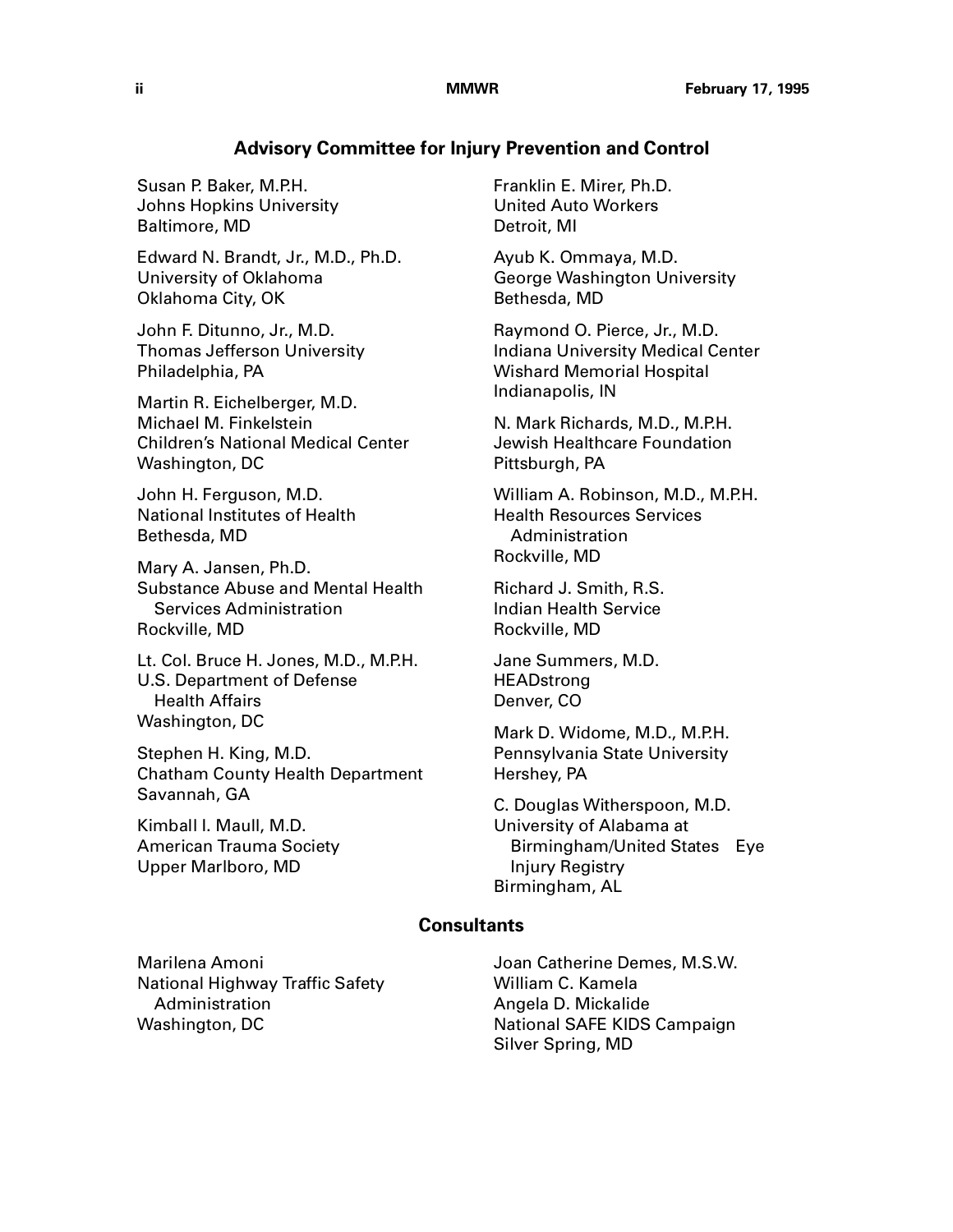# **Consultants — Continued**

Ellen R. Schmidt State of Maryland Department of Health and Mental Hygiene Baltimore, MD

Sharon M. Thorson Colorado Department of Public Health and Environment Denver, CO

Robert D. Verhalen, Dr.P.H. Consumer Product Safety Commission Bethesda, MD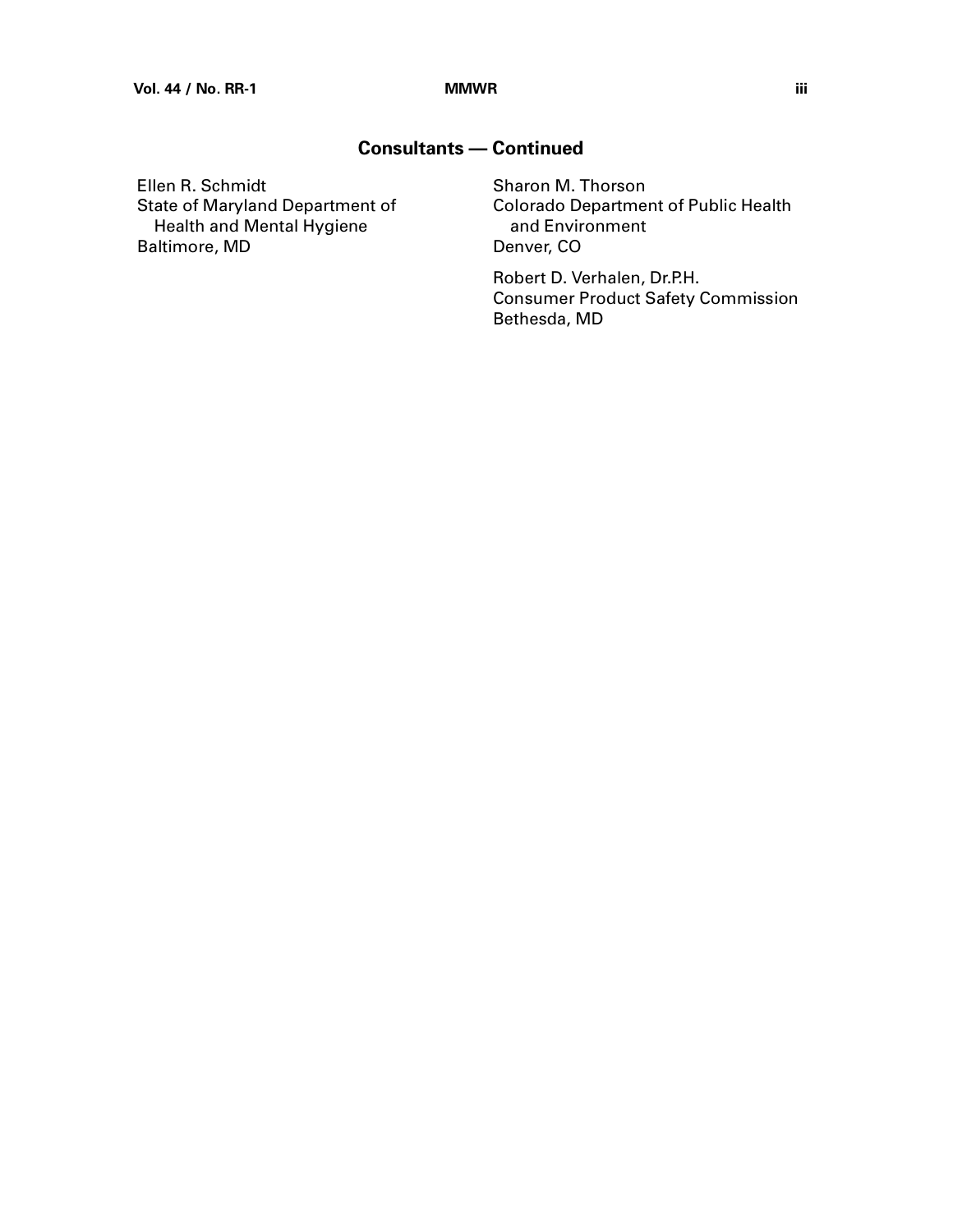The following CDC staff members prepared this report:

Robert D. Brewer, M.D., M.S.P.H. Mary Ann Fenley Pamela I. Protzel, M.P.H. Jeffrey J. Sacks, M.D., M.P.H. Timothy N. Thornton Nancy Dean Nowak, R.N. Benjamin Moore, M.P.H. James Belloni, M.A. National Center for Injury Prevention and Control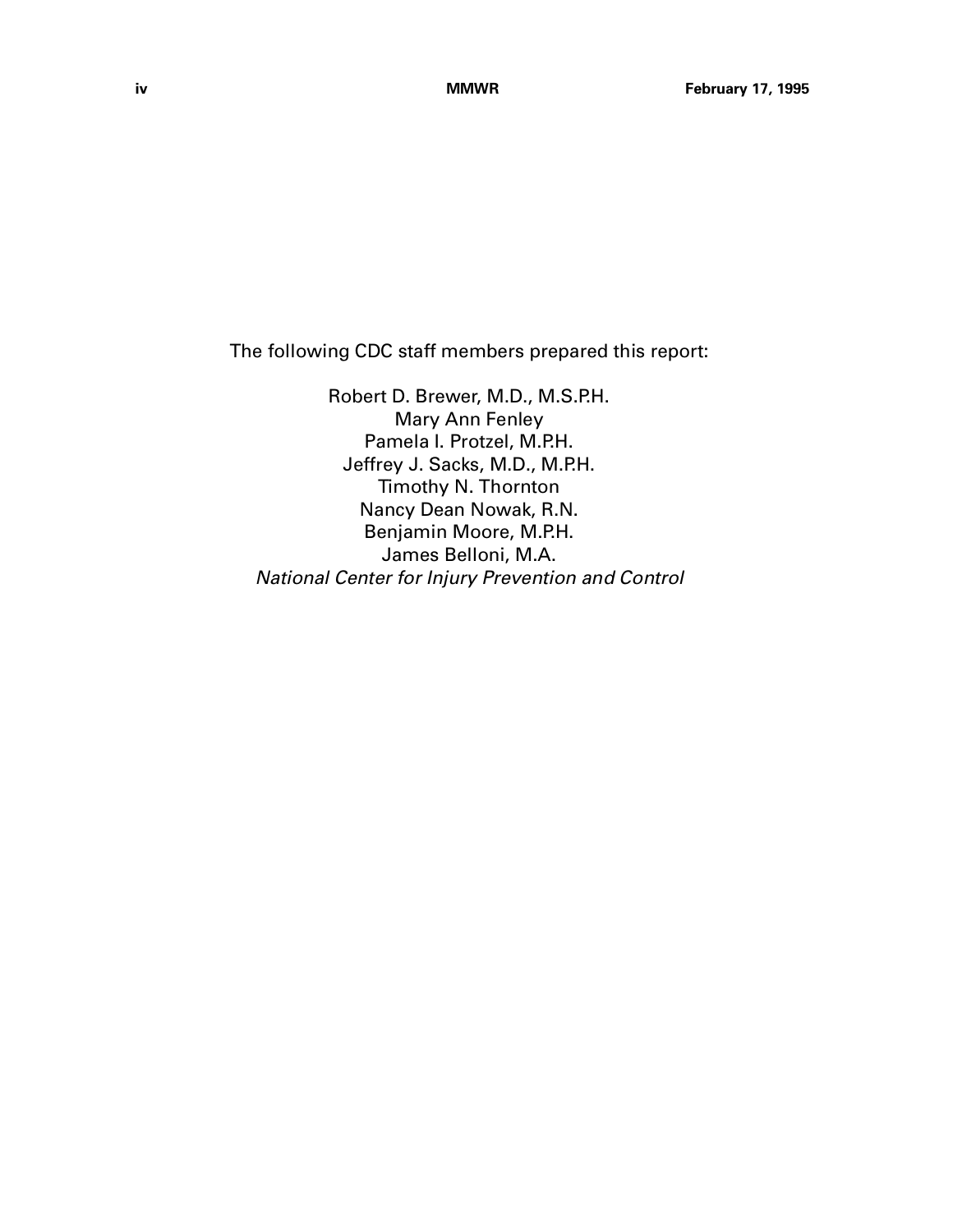# <span id="page-6-0"></span>**Injury-Control Recommendations: Bicycle Helmets**

#### **Summary**

These recommendations on the use of bicycle helmets are the first in a series of Injury-Control Recommendations that are designed for state and local health departments or other organizations for use in planning injury control programs. Each publication in the series of Injury-Control Recommendations will provide information for program planners to use when implementing injury control interventions.

These guidelines were developed for state and local agencies and organizations that are planning programs to prevent head injuries among bicyclists through the use of bicycle helmets. The guidelines contain information on the magnitude and extent of the problem of bicycle-related head injuries and the potential impact of increased helmet use; the characteristics of helmets, including biomechanical characteristics, helmet standards, and performance in actual crash conditions; barriers that impede increased helmet use; and approaches to increasing the use of bicycle helmets within the community. In addition, bicycle helmet legislation and community educational campaigns are evaluated.

# **INTRODUCTION**

Each year, nearly 1,000 persons die from injuries caused by bicycle crashes, and 550,000 persons are treated in emergency departments for injuries related to bicycle riding. Approximately 6% of the bicycle riders treated in emergency departments require hospitalization. Head injuries account for 62% of bicycle-related deaths, for 33% of bicycle-related emergency department visits, and for 67% of bicycle-related hospital admissions.

The use of bicycle helmets is effective in preventing head injury (1 ). Community programs to increase bicycle helmet use can reduce the incidence of head injury among bicycle riders, thereby reducing the number of riders who are killed or disabled. Increasingly, state and local laws are being developed that will make mandatory the use of bicycle helmets.

These guidelines were developed for state and local agencies and organizations that are planning programs to prevent head injuries among bicyclists through the use of bicycle helmets. The guidelines are based on a review of literature on bicycle-related injuries, bicycle helmets, and the evaluation of legislation and community programs. The guidelines have been reviewed and approved by the Advisory Committee for Injury Prevention and Control and by other experts in the prevention of bicycle-related injuries.

# **BACKGROUND**

Bicycling is a popular activity in the United States. Bicycles are owned by approximately 30% of the U.S. population, and 45% of bike owners ride at least occasionally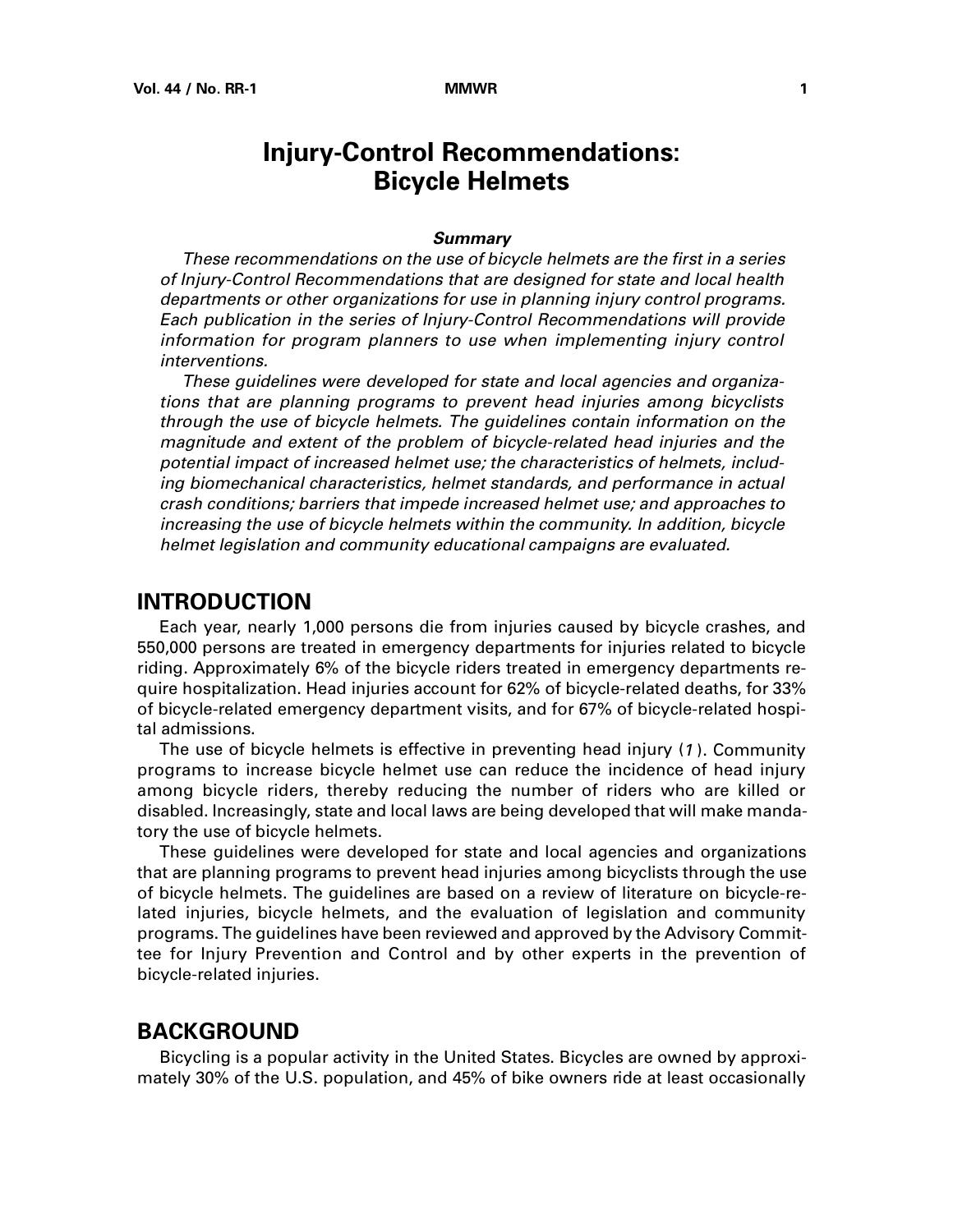<span id="page-7-0"></span>(2 ). Approximately 80%–90% of children own a bicycle by the time they are in second grade  $(3)$ .

From 1984 through 1988, an annual average of 962 U.S. residents died from and 557,936 persons were treated in emergency departments for bicycle-related injuries (4 ). Approximately 6% of persons who are treated for bicycle-related injuries require hospitalization  $(5,6)$ . The annual societal cost of bicycle-related injuries and deaths is approximately \$8 billion (7 ).

Head injury is the most common cause of death and serious disability in bicyclerelated crashes (1 ). Head injury accounts for 62% of bicycle-related deaths (4 ). In addition, approximately 33% of all bicycle-related emergency department visits and 67% of all bicycle-related hospital admissions (5,8) involve head injuries (1,4,5).

Head injury accounts for approximately 44% of all deaths resulting from injury in the United States (9 ), and approximately 7% of brain injuries are bicycle-related (2 ). Among survivors of nonfatal head injuries, the effects of the injury can be profound, disabling, and longlasting (9 ). Even after minor head injuries, persons may experience persistent neurologic symptoms (e.g., headache, dizziness, reduced memory, increased irritability, fatigue, inability to concentrate, and emotional instability). These symptoms are sometimes referred to as the "postconcussional syndrome" (10 ).

From 1984 through 1988, >40% of all deaths from bicycle-related head injury were among persons <15 years of age (4 ). In all age groups, death rates were higher among males. Death rates from bicycle-related head injury were highest among males 10–14 years of age. During the same years, >75% of persons treated in emergency departments for bicycle-related head injury were <15 years of age. Rates for bicycle-related head injury were also higher for males than females in all age groups; the rates were highest among males 5–15 years of age (4 ).

Nearly 90% of deaths from bicycle-related head injury result from collisions with motor vehicles (4 ). However, motor vehicle collisions cause <25% of the nonfatal bicycle-related head injuries that are treated in emergency departments (1,11). Excluding collisions with motor vehicles, common causes of nonfatal bicycle-related head injuries include falls, striking fixed objects, and collisions with other bicycles  $(1,11)$ .

# **BICYCLE HELMETS AND THE PREVENTION OF HEAD INJURY**

The implementation of effective bicycle helmet programs could have a substantial impact on rates for fatal and nonfatal bicycle-related head injury (4 ). For example, from 1984 through 1988, if a presumed helmet-use rate of 10% had been increased to 100% (i.e., universal helmet use), an average of 500 fatal and 151,400 nonfatal bicyclerelated head injuries could have been prevented each year (4 ).

Several researchers  $(2,5,8,12)$  have recommended that bicyclists use helmets to prevent head injuries. However, controlled studies evaluating the effectiveness of bicycle helmets in bicycle crashes have not been available until recently. In particular, the results of a case-control study in Seattle in 1989 indicated that the use of bicycle helmets reduced the risk for bicycle-related head injury by 74%–85% (1). The findings of other studies that have compared the proportions of helmeted and unhelmeted riders who sustained head injury in bicycle crashes (13–15 ) detected higher risks for head injury among unhelmeted riders (crude odds ratio=4.2 [13 ], 19.6 [14 ], and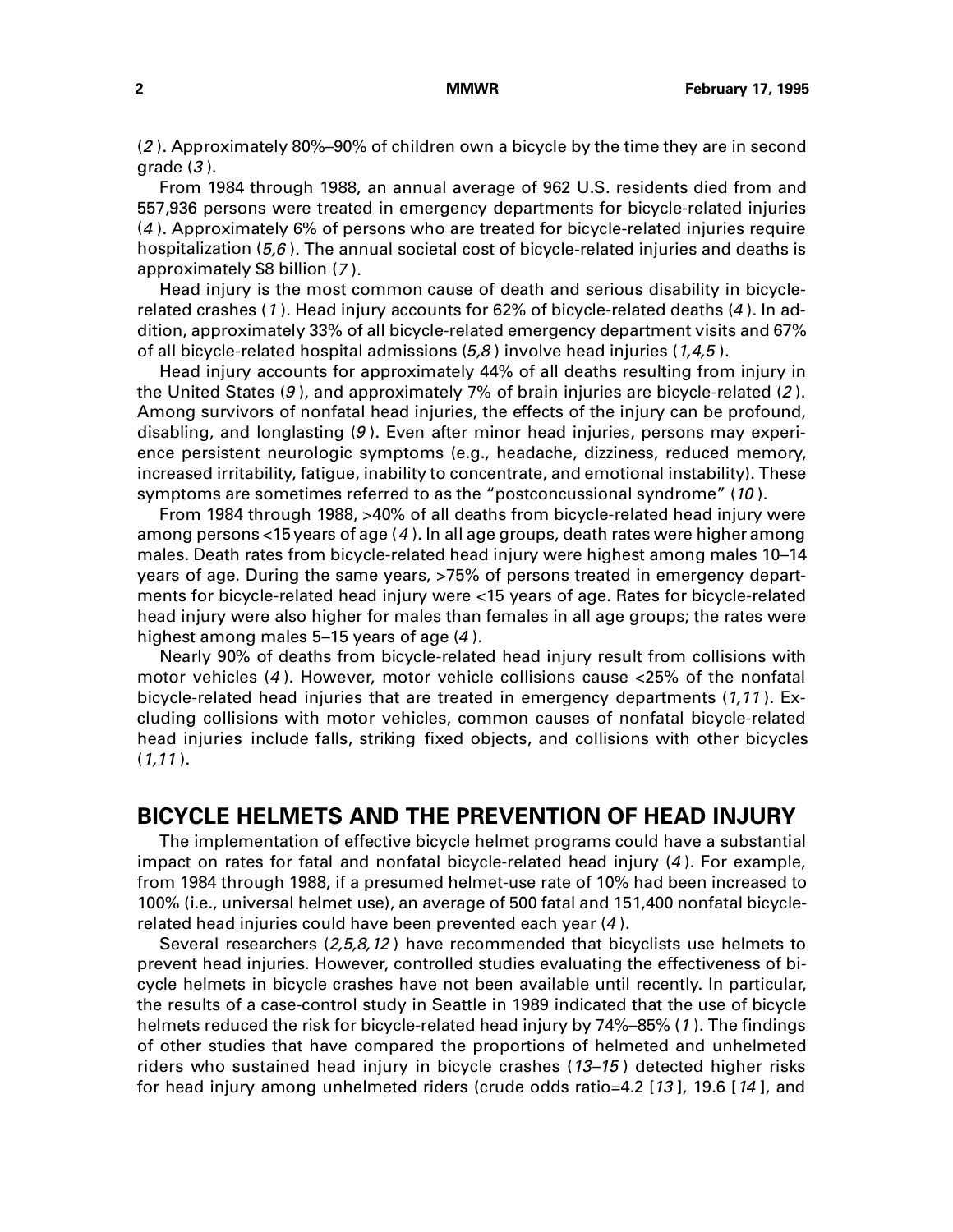4.5 [15 ]). Although other strategies may be useful in preventing bicycle-related injuries (i.e., proper road design and maintenance; improvement in bicycle design, manufacturing, and repair; and bicycle safety training [5,16,17 ]), the use of these strategies does not eliminate the need for bicycle helmets.

### **Biomechanical Characteristics of Helmets**

Helmets are designed to protect the brain and the skull during an impact (5 ). Field tests and laboratory studies have been used to assess helmet characteristics and determine the relative effectiveness of different helmet designs.

The testing of bicycle helmets approved by either the American National Standards Institute (ANSI) or the Snell Memorial Foundation indicated that using any helmet will protect the brain and neck during a crash more effectively than not using any helmet at all (18 ). However, these tests identified potential problems with helmet design, including a tendency for all helmets to slip out of proper position with the unequal application of force; a tendency for hard-shell helmets to slide on concrete, potentially increasing the risk for facial injury in a crash; and a likelihood for soft or no-shell helmets to catch or drag on concrete surfaces, causing the head to decelerate at a faster rate than the rest of the body, which potentially increases the risk for neck injuries (18 ). Subsequent tests indicated that helmets covered with a hard shell or a microshell (i.e., a very thin plastic covering) were least likely to cause injury to the head and neck region (19 ).

The impact protection provided by different brands of bicycle helmets varies considerably depending on type and brand  $(20,21)$ . When helmets with crushable polystyrene liners were damaged internally during an impact, they provided less protection during future impacts (21 ).

### **Helmet Standards**

Three organizations—ANSI, the Snell Memorial Foundation, and the American Society for Testing and Materials (ASTM)—have developed voluntary standards for bicycle helmets (Table 1). Helmets are tested for the amount of impact protection they provide by dropping the upper torso and helmeted head of a crash-test dummy (i.e., a "helmeted headform") onto a metal anvil and measuring the amount of force on the headform (22 ). Testing for strap-system strength is done by dropping a weight on the fastened strap; the weight causes weaker strap systems (i.e., straps or buckles) to break. Helmets that meet Snell standards provide better protection against bicyclerelated head injury than do helmets that meet the less rigorous ANSI standards (18). The Consumer Product Safety Commission is developing federal standards for bicycle helmets. These standards will apply to all helmets sold in the United States and will most likely be similar to the existing standards.

All three existing standards require that manufacturers include warning labels that advise consumers that helmets are for bicycle use only (e.g., "not for motor-vehicle use"  $[23]$ )  $(24, 25)$ . In addition, manufacturers are required to warn consumers (e.g., by including a warning label in the helmet) that a) a helmet that has sustained an impact should be returned to the manufacturer for inspection or be destroyed and replaced, and b) helmets need to be fitted and securely fastened to the bicyclist's head to provide maximum protection.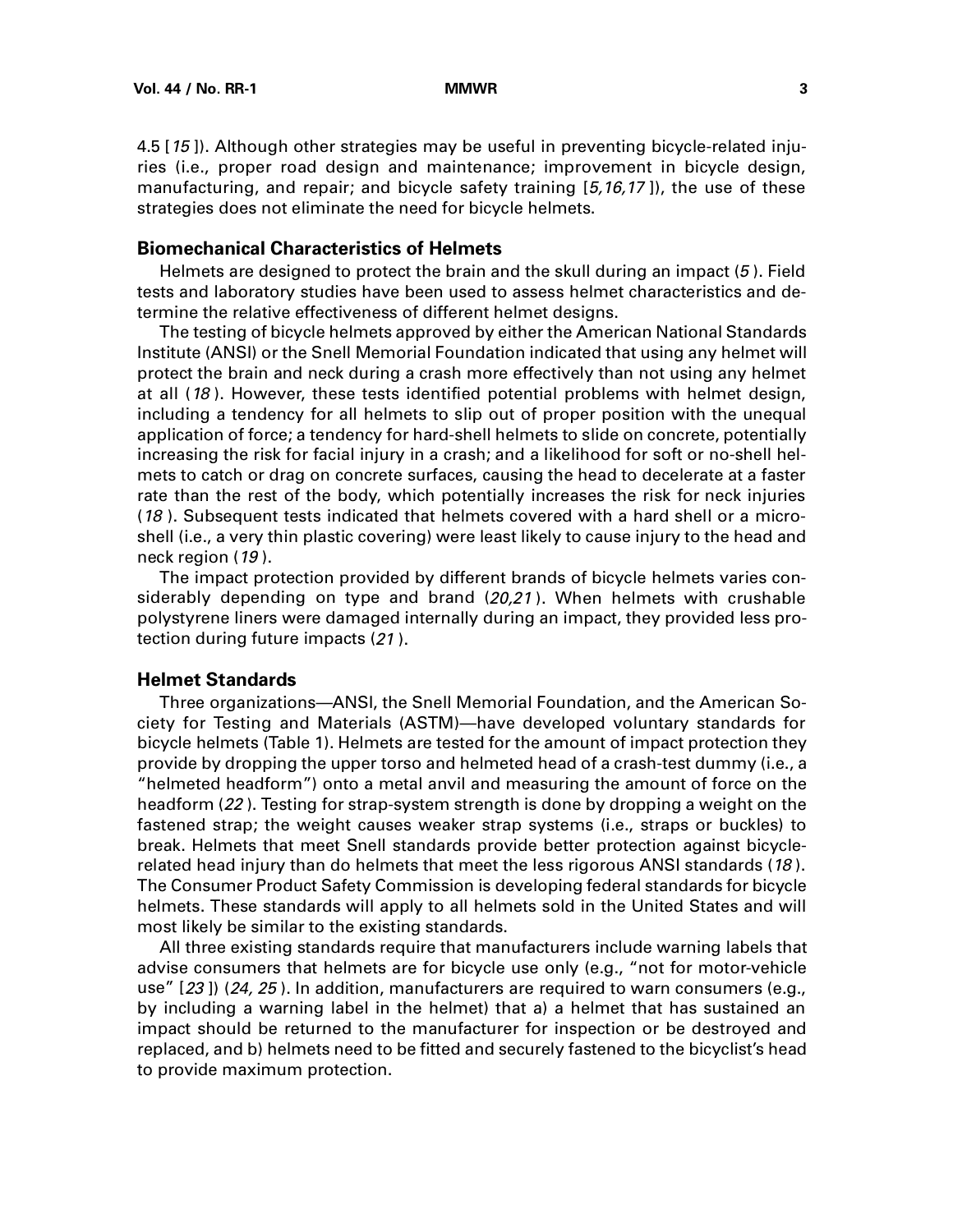### **Performance in Crash Conditions**

The use and performance of bicycle helmets also must be assessed under actual crash conditions (26,27 ). For example, an assessment of helmets worn by bicyclists who had sustained an impact in a bicycle crash indicated that most impacts occurred below the area of the helmet that is usually tested for impact protection (i.e., the test line)  $(26)$ . In addition, many of the helmets had been damaged before the crash, particularly those helmets worn by bicycle riders <15 years of age. However, none of the riders who were wearing their helmets correctly at the time of the crash sustained serious head injuries, despite the severity of many of the impacts (26).

Current testing standards do not take into account that children <6 years of age cannot tolerate the same head impact as older children and adults (27 ). Furthermore, helmets generally are not designed to fit the heads of children <6 years of age; thus, a separate helmet standard may be needed to ensure that helmets provide adequate protection for children in this age group (27 ).

#### **Barriers to Helmet Use**

Although bicycle helmets provide effective protection against bicycle-related head injury, only approximately 18% of bicyclists wear helmets all or most of the time (7 ). Rates of bicycle helmet use are lowest among those groups for whom rates for bicycle-related head injury are highest (i.e., school-age children). Approximately 15%

| Types of testing and<br>surveillance                              | <b>Snell Memorial</b><br><b>Foundation</b><br>$B-90*(25)$ | <b>American Society for</b><br><b>Testing and Materials</b><br>(ASTM) F1446, F1447 (28) | <b>American National</b><br><b>Standards Institute</b><br>(ANSI) Z90.4 (24) |
|-------------------------------------------------------------------|-----------------------------------------------------------|-----------------------------------------------------------------------------------------|-----------------------------------------------------------------------------|
| Impact testing <sup>†</sup>                                       |                                                           |                                                                                         |                                                                             |
| Flat anvil <sup>§</sup>                                           | $2.0 - m$ drop                                            | $2.0 - m$ drop                                                                          | $1.0 - m$ drop                                                              |
| Hemispherical anvil <sup>1</sup><br>Curbstone anvil**             | $1.3 - m$ drop                                            | $1.2$ -m drop<br>$1.2$ -m drop                                                          | $1.0 - m$ drop                                                              |
| Strap-system-strength<br>testing <sup><math>\dagger</math>†</sup> | 38 kg dropped<br>from 2 cm                                | 4 kg dropped<br>from 60 cm                                                              | 2 kg dropped<br>from 100 cm                                                 |
| Postmarketing<br>surveillance <sup>§§</sup>                       | Yes                                                       | No¶¶                                                                                    | No                                                                          |

**TABLE 1. Testing standards and postmarketing surveillance for bicycle helmets**

 \*Snell performs testing and certification in its own labs. Snell also conducts supplemental testing for positional stability, which is described in the Snell B-90 supplement (29 ). Helmets that pass the tests receive a special decal. In addition, Snell has a standard for multi-use helmets (Snell N-94) (30); helmets that meet this standard also may be used for bicycling. †Helmets are tested for impact protection by dropping a "helmeted headform" onto a metal

anvil. The amount of force on the headform is then measured. §Simulates the impact from falling onto flat pavement.

¶Simulates the impact from falling onto a stone or corner.

\*\*Simulates the impact from falling onto a curb or pipe.

††Strap-system (i.e., straps and buckles) strength is tested by dropping a weight onto the fastened strap.

§§Includes ongoing testing of helmets in the marketplace to assure compliance with helmet standards.

¶¶Although ASTM does not conduct helmet testing, bicycle helmet manufacturers can contract with the Safety Equipment Institute (SEI) to have helmets tested based on this standard. SEI also conducts postmarketing surveillance of helmets (31 ).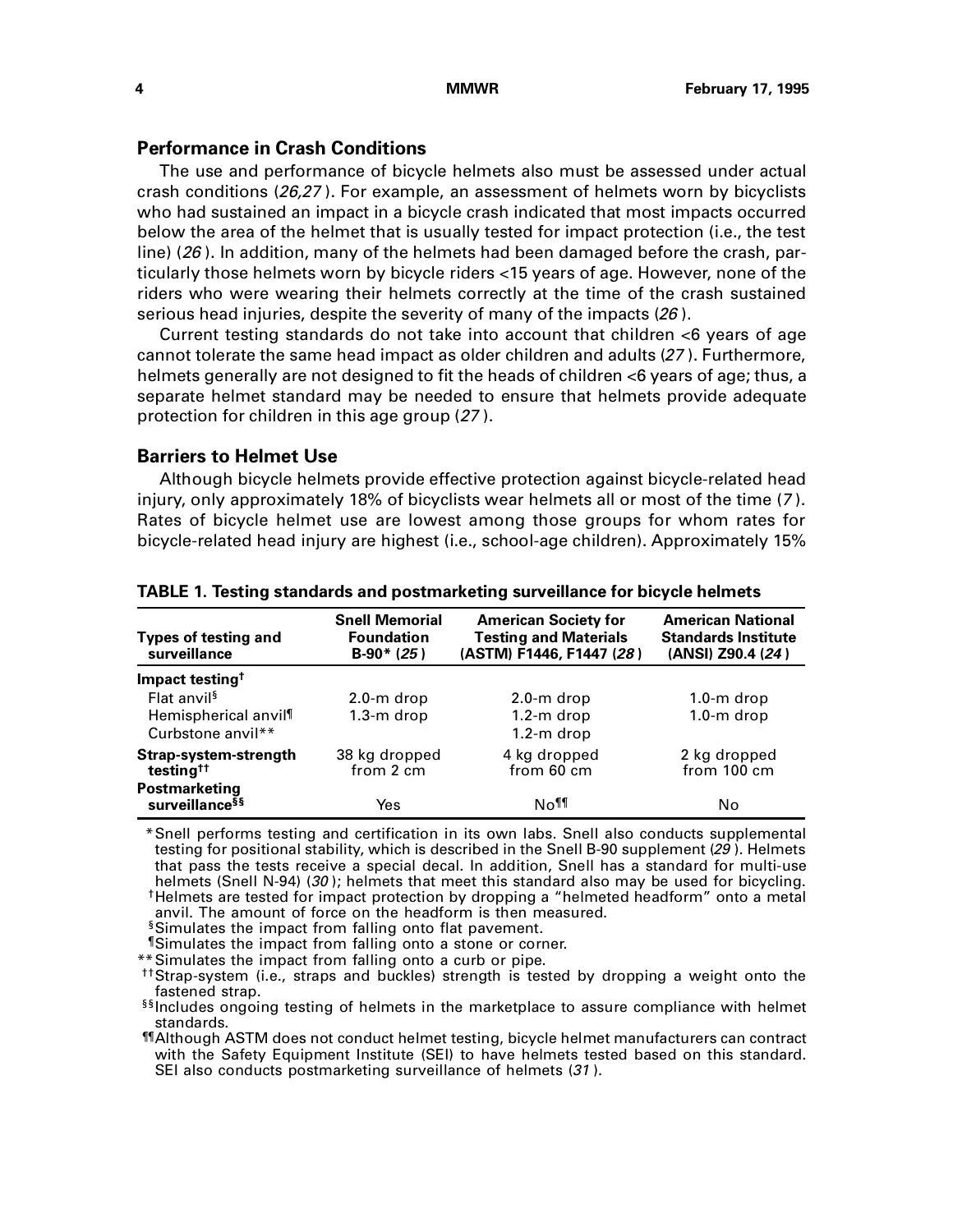<span id="page-10-0"></span>of riders <15 years of age wear helmets (7 ), a prevalence substantially lower than the year 2000 objective—a helmet-use rate of at least 50% (32 ).

Barriers to helmet use include cost, the wearability of bicycle helmets, and a lack of knowledge regarding helmet effectiveness (33 ). In addition, some school-age children (i.e., children <15 years of age) believe that wearing a helmet will result in derision by their peers (34 ). Among older children and adults, rates for helmet use are influenced by some of the same demographic factors as rates for seat belt use (e.g., age, education, income, and marital status) (14,33 ), and some of the reasons given for not wearing helmets are similar to those given for not wearing seat belts (e.g., rider was on a short trip, helmets are uncomfortable, and negligence) (14 ). Approaches to overcoming some of these barriers to helmet use include community-based programs (33 ) and bicycle helmet legislation, which may be particularly effective among schoolage children (34–37 ).

# **INCREASING THE USE OF BICYCLE HELMETS**

The goal of bicycle helmet programs is to increase the use of bicycle helmets, thereby reducing the number of head injuries and deaths caused by bicycle crashes. State and local health departments are in a unique position to undertake bicycle helmet campaigns because of their a) knowledge of the specific problems affecting their states and communities; b) ability to provide technical expertise and credibility in health matters that affect their states and communities; c) ability to work with community groups that are involved with health issues; and d) ability to place bicycle helmet programs within the framework of other injury and health activities.

### **State- or Local-Level Programs**

State and local health departments may be responsible for the following tasks when conducting community campaigns:

- Collecting and analyzing data relevant to a bicycle helmet campaign or providing assistance to the local program in this task. These data include deaths and injuries attributable to bicycle-related head injury, age-group-specific rates for helmet use, and barriers to helmet use. In addition, state and local health departments can collect and provide information on programs or organizations responsible for similar or complementary activities.
- Overseeing the development of a coalition of individuals, agencies, and organizations that is interested in bicycle helmet programs; has the resources to support a bicycle helmet campaign; or has the influence necessary to establish credibility and support for the campaign in the community.
- Identifying resource needs and sources, including funding and training.
- Providing assistance to local programs in planning intervention activities and in developing educational and promotional materials.
- Developing a statewide process for program evaluation and collecting and analyzing data on the program to evaluate process, impact (i.e., the change in helmetuse rates), and outcome. This process should begin before the program is implemented.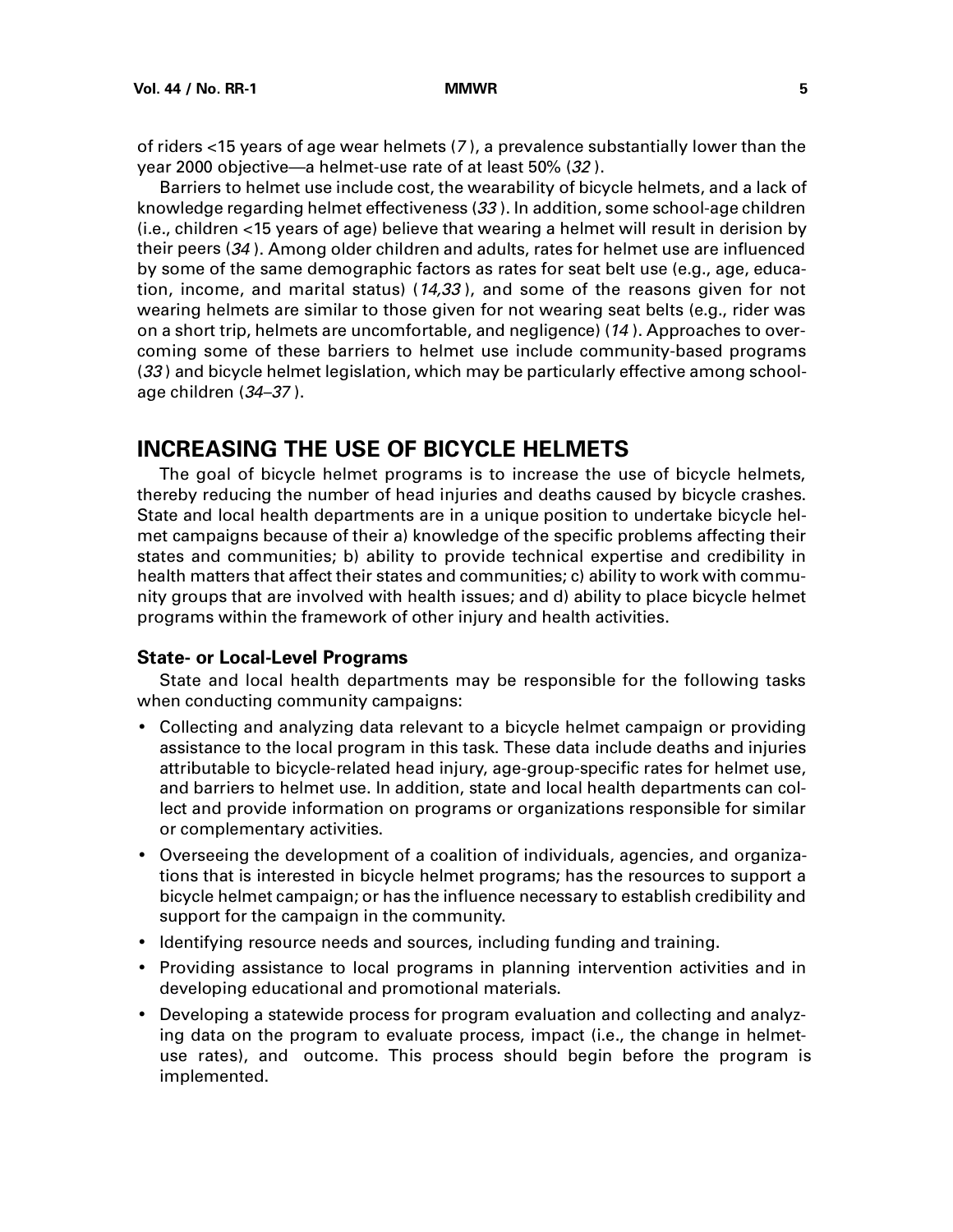- Conducting statewide educational campaigns to create an awareness of the need for and value of bicycle helmets.
- Developing legislation in conjunction with coalitions and local leaders that requires the use of bicycle helmets (Appendix A).

#### **Community Programs**

Educational and promotional campaigns for bicycle helmet use are usually most effective when conducted at the local (i.e., community) level. At this level, strategies that encourage persons to wear bicycle helmets can be adjusted to the needs of a specific community. Several organizations publish materials (e.g., program guides, videotapes, and training materials) that communities can use for developing a bicycle helmet program (Appendix B). Components of a community program include building a coalition and planning, implementing, and evaluating the program (Appendix C).

#### **Legislation for Bicycle Helmet Use**

Legislation that mandates the use of bicycle helmets effectively increases helmet use, particularly when combined with an educational campaign. Education often facilitates behavioral change; however, education alone is rarely effective. Laws mandating helmet use supplement and reinforce the message of an educational campaign, requiring people to act on their knowledge.

Several states and localities have enacted laws requiring bicycle helmet use (e.g., California; Connecticut; Georgia; Massachusetts; New Jersey; New York; Oregon; Pennsylvania; Tennessee; several counties in Maryland [Howard, Montgomery, and Allegheny]; and the city of Beechwood, Ohio). Other groups that require helmet use include the United States Cycling Federation—the governing body of amateur bicycle racing and Olympic training—and the Greater Arizona Bicyclist Association.

Once enacted, bicycle helmet laws should be enforced. However, enforcement of helmet laws should be carried out through education rather than punishment. For example, local police officers could tell persons who violate the bicycle helmet law about the benefits of helmet use and provide them with discount coupons for the purchase of a helmet. Fines for the first citation could be waived if the person shows that he or she has acquired a helmet.

Bicycle helmet laws contain stipulations concerning enforcement. For example, in the California and New York legislation, the first violation is dismissed if the person charged proves that a helmet meeting the standards has been purchased. Otherwise, the violation is punishable by a fine of not more than \$20 and \$50, respectively. Other areas have a fine for the first offense of \$25–\$50 and a fine of up to \$100 for any subsequent offenses. The fines for noncompliance vary among jurisdictions.

Regardless of the specific penalties that are used to enforce the law, enforcement must be accompanied by the active involvement of the law enforcement community (e.g., participation in community education). This involvement should begin when the state or community is developing and advocating for a bicycle helmet law.

#### **Evaluation of Legislation and Community Programs**

Both community bicycle helmet programs and the legislation mandating helmet use have been evaluated (Table 2). Although these studies indicate that bicycle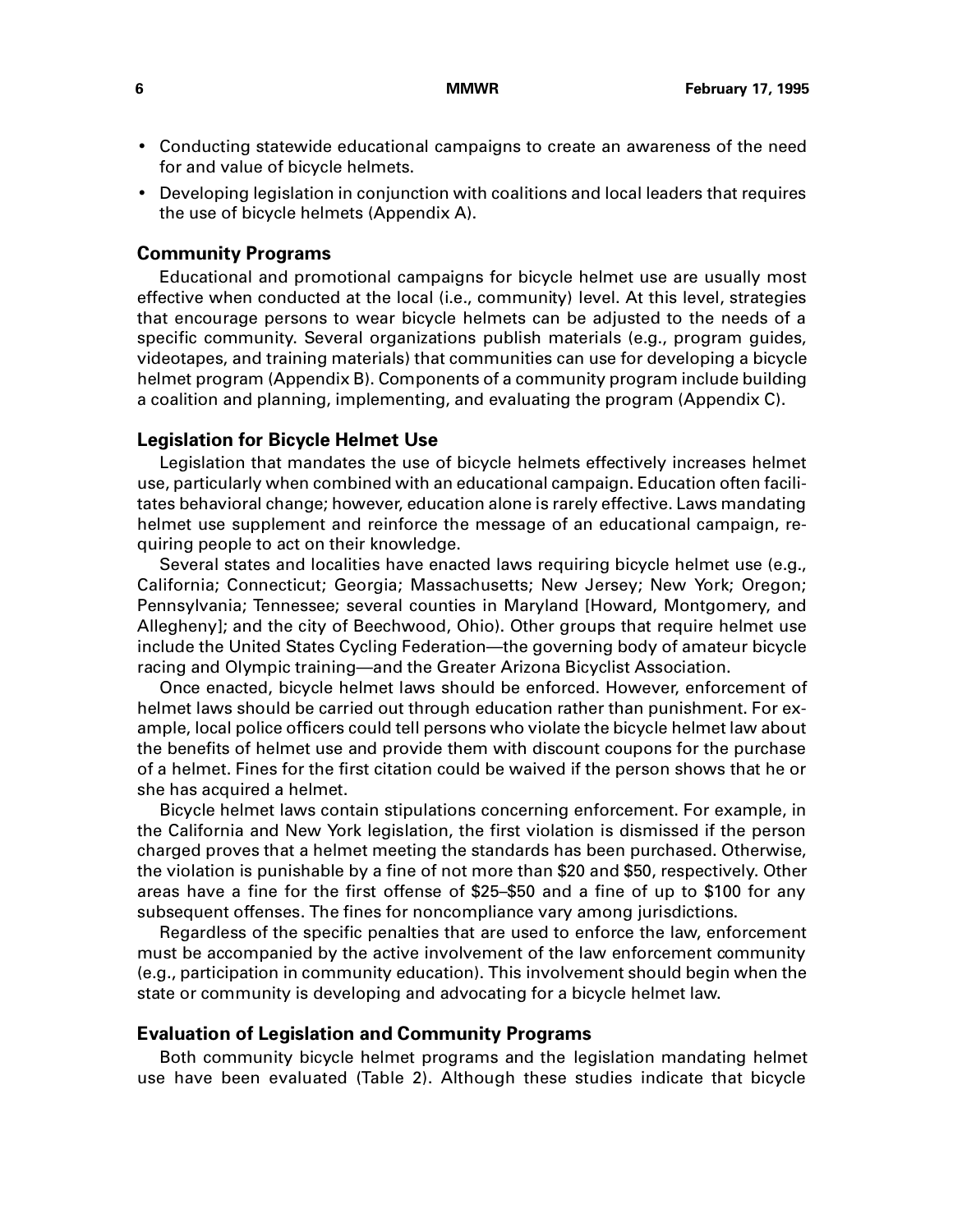<span id="page-12-0"></span>helmet campaigns increase the use of helmets, the relative merits of any individual component of the campaigns are more difficult to assess. The studies do suggest, however, that community campaigns must include several strategies; single interventions do not have the same impact as multiple interventions. Furthermore, some studies indicated that helmet ownership and use were greater among children from high-income than low-income families (38,39). Potential barriers to increased helmet use among children from low-income families may include both the cost of helmets and language barriers (39). These studies highlight the importance of considering other issues that may influence the purchase and use of helmets (e.g., perceived risk of bicycle-related head injury) when planning a community-based bicycle helmet program.

# **RECOMMENDATIONS**

The following recommendations are based on current data regarding the occurrence of head injury among bicyclists and the ability of helmets to prevent or reduce these injuries. These recommendations are for state and local agencies and other organizations that are planning programs to increase the use of bicycle helmets.

### **Recommendation 1: Bicycle helmets should be worn by all persons (i.e., bicycle operators and passengers) at any age when bicycling.**

Although operators and passengers of all ages are at risk for bicycle-related head injuries, communities that must focus on a particular risk group should consider children <15 years of age as the primary target group for the following reasons:

- The majority of children ride bicycles.
- Rates for all bicycle-related head injuries are high among children.
- In most communities, helmet-use rates among children are lower than those among adults.
- Persons who begin using helmets as children are more likely to continue to use them as adults.

However, even in communities in which efforts or programs focus on children, adults also should be included in the bicycle helmet program because of their educational influence on children. As programs gain resources, they should expand to include older age groups because adults are also at risk for head injury.

### **Recommendation 2: Bicycle riders should wear helmets whenever and wherever they ride a bicycle.**

Bicyclists are always at risk for falling and thus for head injury, regardless of where they are riding (e.g., a driveway, park, or sidewalk). Laws that encourage helmet use only in certain settings (e.g., riding to and from school) only partially address the problem and do not reinforce the need to wear helmets at all times.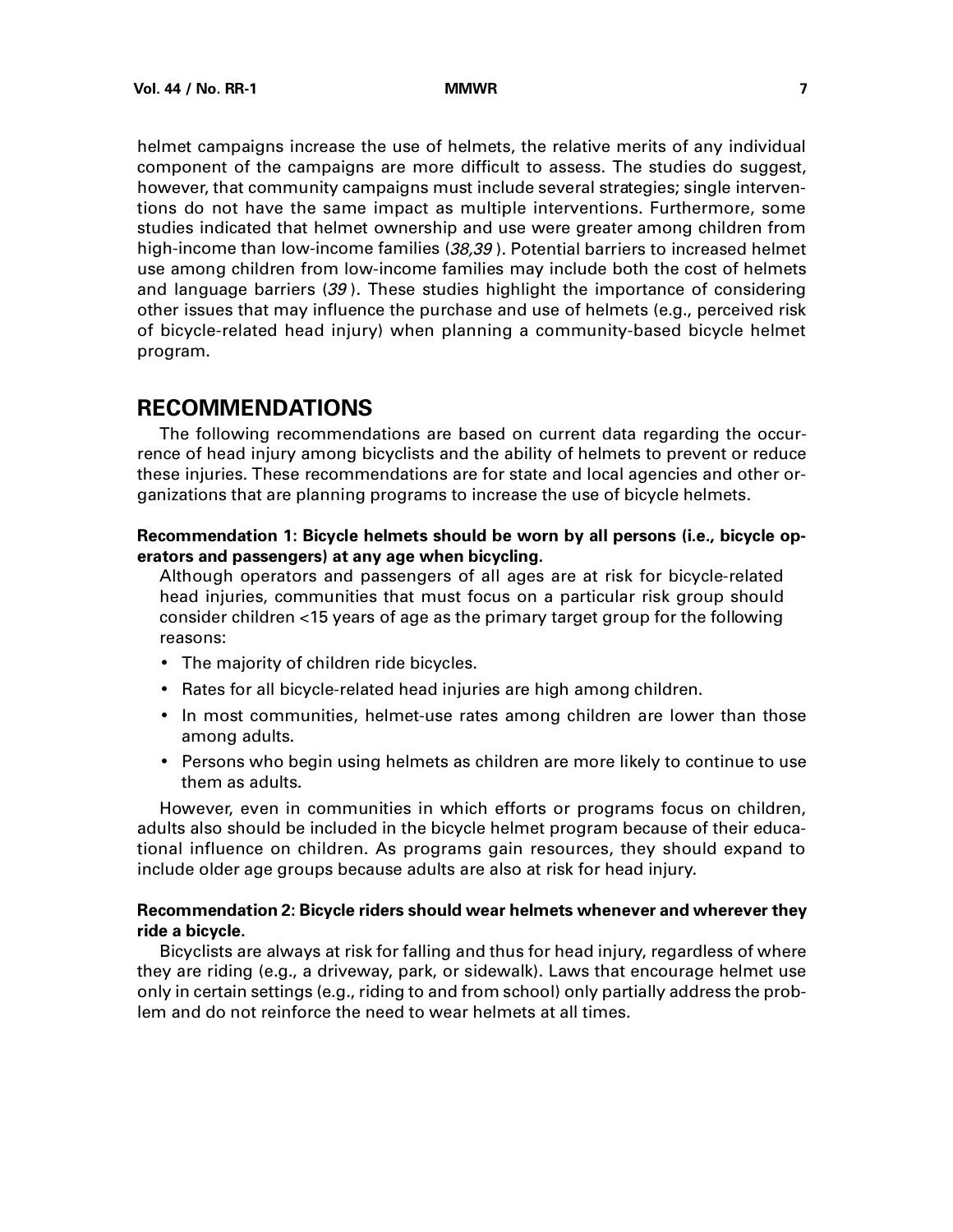|                                              | <b>Years evaluated</b>    | Program type                                 | <b>Helmet-use rates for</b><br>children* |                          |                                                                                                                                                                                                       |
|----------------------------------------------|---------------------------|----------------------------------------------|------------------------------------------|--------------------------|-------------------------------------------------------------------------------------------------------------------------------------------------------------------------------------------------------|
| Location                                     |                           |                                              |                                          | Pre-program Post-program | <b>Comments</b>                                                                                                                                                                                       |
| Victoria, Australia<br>(35)                  | March 1983-<br>March 1990 | Community campaign                           | $6\%$ <sup>†</sup>                       | $36\%$ <sup>†</sup>      | Included education, mass media<br>publicity, support by professional<br>associations and community<br>groups, involvement of bicycling<br>groups, and \$10 government rebate<br>for helmet purchases. |
|                                              | March 1990-<br>March 1991 | Helmet legislation<br>introduced             | $36\%$ <sup>†</sup>                      | 73%+                     | Hospitalizations for bicycle-related<br>head injuries also decreased by<br>37%.                                                                                                                       |
| Howard County,<br>Maryland (36)              | 1990-1991                 | Helmet legislation and<br>community campaign | 4%                                       | 47%                      | Activity prompted by bicycling<br>deaths of two children. Use<br>determined by observation.                                                                                                           |
|                                              |                           |                                              | 11%                                      | 37%                      | Use determined by school-based<br>survey.                                                                                                                                                             |
| Montgomery County,<br>Maryland (36,37)       | 1990-1991                 | Community campaign                           | 8%                                       | 19%                      | Use determined by observation.                                                                                                                                                                        |
|                                              |                           |                                              | 8%                                       | 13%                      | Use determined by school-based<br>survey.                                                                                                                                                             |
| <b>Baltimore County,</b><br>Maryland (36,37) | 1990-1991                 | No specific helmet<br>promotion activities   | 19%                                      | 4%                       | Served as control county. Use<br>determined by observation.                                                                                                                                           |
|                                              |                           |                                              | 7%                                       | 11%                      | Use determined by school-based<br>survey.                                                                                                                                                             |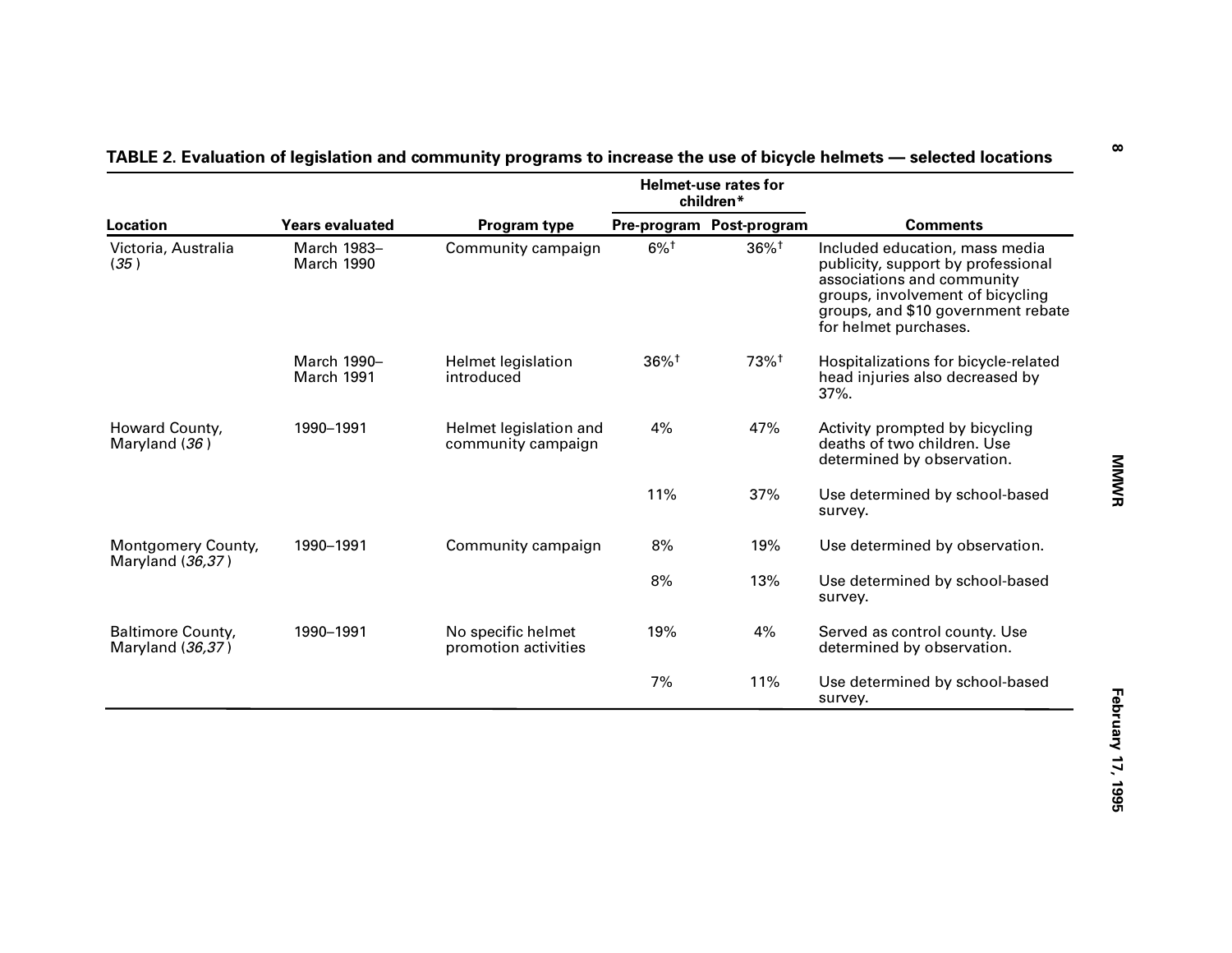| TABLE 2. Evaluation of legislation and community programs to increase the use of bicycle helmets — selected locations - |  |
|-------------------------------------------------------------------------------------------------------------------------|--|
| <b>Continued</b>                                                                                                        |  |

|                                     | <b>Years evaluated</b> | Program type                                     | <b>Helmet-use rates for</b><br>children* |                          |                                                                                                                                                                                                                      |
|-------------------------------------|------------------------|--------------------------------------------------|------------------------------------------|--------------------------|----------------------------------------------------------------------------------------------------------------------------------------------------------------------------------------------------------------------|
| <b>Location</b>                     |                        |                                                  |                                          | Pre-program Post-program | <b>Comments</b>                                                                                                                                                                                                      |
| Seattle, Washington<br>(33, 40, 41) | 1987-1988              | Community campaign                               | 5%                                       | 14%                      | Included education of parents by<br>physicians; advertising in<br>newspapers, on television, and on<br>radio; school presentations; and<br>discount coupons for helmets.                                             |
|                                     | 1988-1990              | Community campaign                               | 14%                                      | 33%                      | Follow-up evaluation of bicycle<br>helmet campaign.                                                                                                                                                                  |
|                                     | 1990-1993              | Community campaign                               | 33%                                      | 60%                      | Follow-up evaluation of bicycle<br>helmet campaign. Bicycle-related<br>head injuries decreased<br>approximately 67% among children<br>5-14 years of age who were<br>members of a health maintenance<br>organization. |
| Portland, Oregon<br>(33)            | 1987-1988              | No specific helmet<br>promotion activities       | $1\%$                                    | 4%                       | Control community.                                                                                                                                                                                                   |
| Barrie, Ontario<br>(42)             | 1988-1989              | <b>Educational program</b>                       | $0\%$                                    | $0\%$                    | Use determined by a limited<br>number of observations.                                                                                                                                                               |
|                                     | 1988-1989              | <b>Educational program</b><br>and helmet subsidy | $0\%$                                    | 22%                      | Use determined by a limited<br>number of observations.                                                                                                                                                               |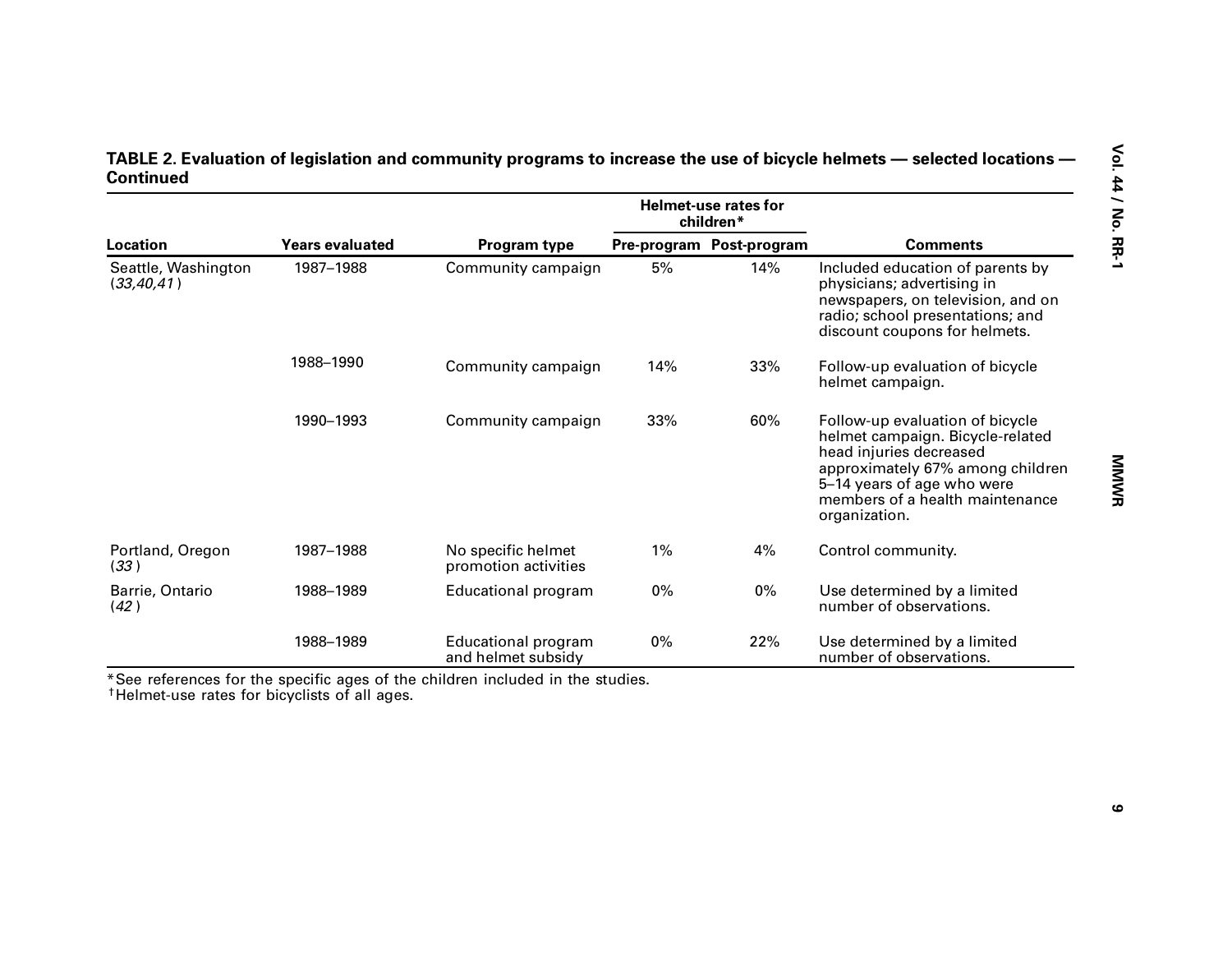#### **Recommendation 3: Bicycle helmets should meet the standards of ANSI, the Snell Memorial Foundation, or ASTM.**

Three organizations currently have voluntary standards for bicycle helmets; however, optimal helmet design (e.g., hard vs. soft shell helmets, differences in the needs of children <6 years of age, and how well different types of helmets protect in actual crash conditions) has not been established. Additional research is needed on the biomechanics of bicycle helmets before more definitive recommendations for biomechanical standards can be made. However, despite differences in helmet design, wearing an approved helmet is better than wearing no helmet at all. Furthermore, all standards emphasize that a helmet that has sustained an impact should be returned to the manufacturer for inspection or be destroyed and replaced.

### **Recommendation 4: To effectively increase helmet-use rates, states and communities must implement programs that include legislation, education and promotion, enforcement, and program evaluation.**

Communities and states have used several strategies to increase helmet use, including laws that require helmet use among different age groups; community awareness campaigns; educational programs in schools and children's groups; and incentive campaigns that encourage use of helmets through giveaway programs, coupons, and rebates. Helmet-use laws should be implemented statewide; however, beginning this process with a demonstration program in one or several communities may be practical before expanding the program statewide. Laws are most effective when combined with educational programs.

#### References

- 1. Thompson RS, Rivara FP, Thompson DC. A case-control study of the effectiveness of bicycle safety helmets. N Engl J Med 1989;320:1361–7.
- 2. Kraus JF, Fife D, Conroy C. Incidence, severity, and outcomes of brain injuries involving bicycles. Am J Public Health 1987;77:76–8.
- 3. Waller JA. Bicycle ownership, use and injury patterns among elementary school children. Pediatrics 1971;47:1042–50.
- 4. Sacks JJ, Holmgreen P, Smith SM, Sosin DM. Bicycle-associated head injuries and deaths in the United States from 1984 through 1988: how many are preventable? JAMA 1991; 266:3016–8.
- 5. Friede AM, Azzara CV, Gallagher SS, Guyer B. The epidemiology of injuries to bicycle riders. Pediatr Clin North Am 1985;32:141–51.
- 6. Selbst SM, Alexander D, Ruddy R. Bicycle-related injuries. Am J Dis Child 1987;141:140–4.
- 7. Rodgers GB. Bicycle and bicycle helmet use patterns in the United States: a description and analysis of national survey data. Washington, DC: US Consumer Product Safety Commission, 1993.
- 8. Guichon MP, Myles ST. Bicycle injuries: one-year sample in Calgary. J Trauma 1975;15:504–6.
- 9. Kraus JF. Epidemiologic features of injuries to the central nervous system. In: Anderson DW. Neuroepidemiology: a tribute to Bruce Schoenberg. Boca Raton, FL: CRC Press, 1991:333–53.
- 10. Lundar T, Nestvold K. Pediatric head injuries caused by traffic accidents: a prospective study with 5-year follow-up. Child's Nervous System 1985;1:24–8.
- 11. Belongia E, Weiss H, Bowman M, Rattanassiri P. Severity and types of head trauma among adult bicycle riders. Wis Med J 1988;87:11–4.
- 12. Weiss BD. Bicycle helmet use by children. Pediatrics 1986;77:677–9.
- 13. Dorsch MM, Woodward AJ, Somers RL. Do bicycle safety helmets reduce severity of head injury in real crashes? Accid Annal Prev 1987;19:183–90.
- 14. Wasserman RC, Waller JA, Monty MJ, et al. Bicyclists, helmets and head injuries: a rider-based study of helmet use and effectiveness. Am J Public Health 1988;78:1220–1.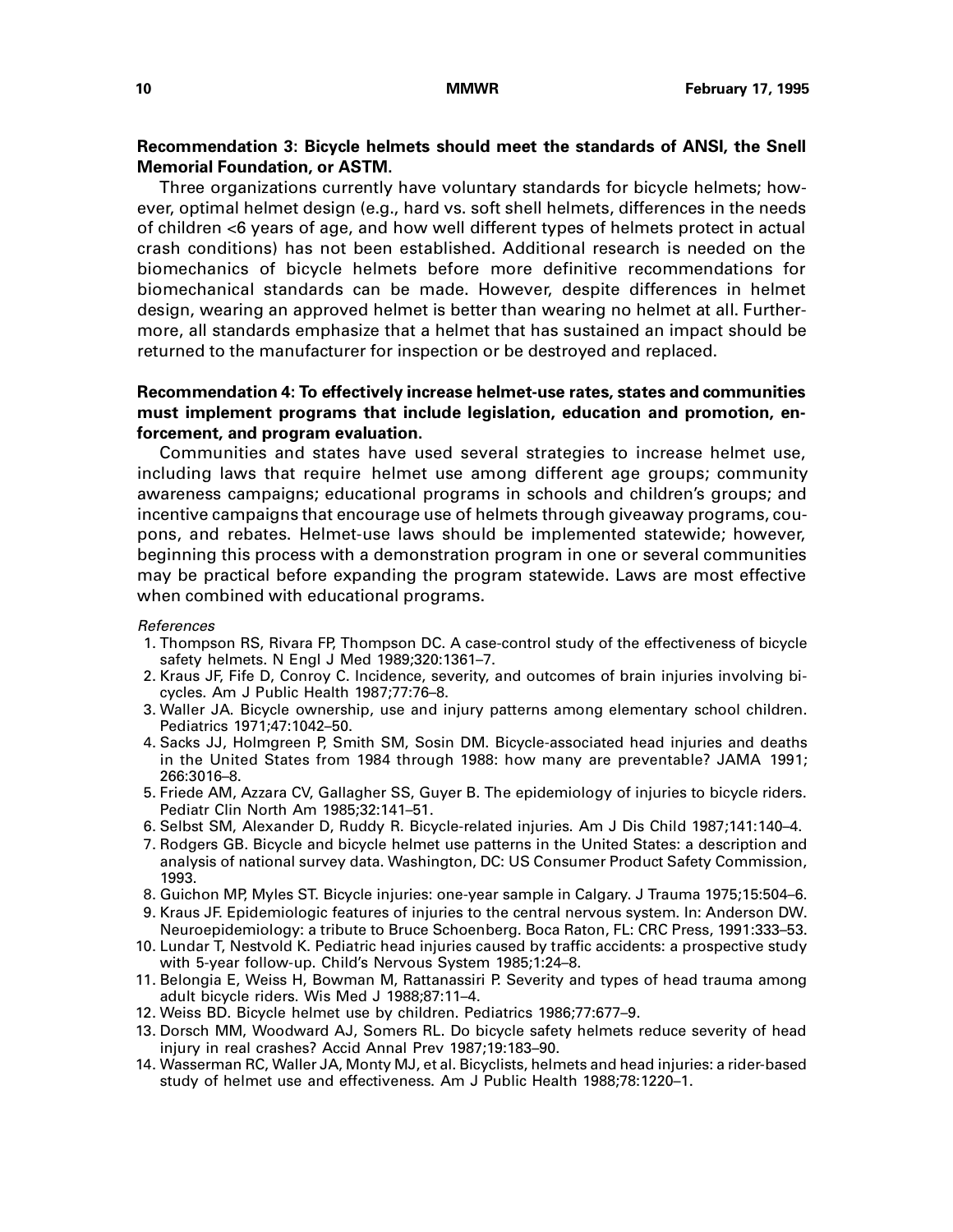- 15. Wasserman RC, Buccini RV. Helmet protection from head injuries among recreational bicyclists. Am J Sports Med 1990;18:96–7.
- 16. CDC. Bicycle-related injuries: data from the National Electronic Injury Surveillance System. MMWR 1987;36:269–71.
- 17. Weiss BD. Childhood bicycle injuries: what can we do? Am J Dis Child 1987;141:135–6.
- 18. Hodgson VR. Impact, skid and retention tests on a representative group of bicycle helmets to determine their head-neck protective characteristics. Detroit, MI: Wayne State University, Department of Neurosurgery, 1990.
- 19. Hodgson VR. Skid tests on a select group of bicycle helmets to determine their head-neck protective characteristics. Detroit, MI: Wayne State University, Department of Neurosurgery, 1991.
- 20. Bike helmets: unused lifesavers. Consumer Reports 1990;55:348–53.
- 21. Bishop PJ, Briard BD. Impact performance of bicycle helmets. Can J Sport Sci 1984;9:94–101.
- 22. Kukula K. Head protection is becoming easier to live with. Bicycling 1986(May);28–35.
- 23. American Society for Testing and Materials Committee on Standards. Standard specification for protective headgear used in bicycling (F1447-93). Philadelphia, PA: American Society for Testing and Materials, 1993.
- 24. American National Standards Institute. American national standard for protective headgear for bicyclists (ANSI Z90.4-1984). New York: American National Standards Institute, Inc., 1984.
- 25. Snell Memorial Foundation. 1990 Standard for protective headgear for use in bicycling. St. James, NY: Snell Memorial Foundation, Inc., 1990.
- 26. Williams M. The protective performance of bicyclists' helmets in accidents. Accid Anal Prev 1991;23:119–31.
- 27. Cass DT, Gray AJ. Paediatric bicycle injuries. Aust N Z J Surg 1989; 59:719–24.
- 28. American Society for Testing and Materials Committee on Standards. Standard test methods for equipment and procedures used in evaluating the performance characteristics of protective headgear (F1446-93). Philadelphia, PA: American Society for Testing and Materials, 1993.
- 29. Snell Memorial Foundation. 1994 Supplementary standard for protective headgear for use with bicycles. St. James, NY: Snell Memorial Foundation, Inc., 1994.
- 30. Snell Memorial Foundation. 1994 Standard for protective headgear for use in non-motorized sports (Snell N-94). St. James, NY: Snell Memorial Foundation, Inc., 1994.
- 31. Graitcer PL. Standards and certification. Headlines: the Newsletter of the WHO Helmet Initiative 1993;2(3):1–2.
- 32. Public Health Service. Healthy people 2000: national health promotion and disease prevention objectives. Washington, DC: US Department of Health and Human Services 1990;DHHS publication no. (PHS)91-50213.
- 33. DiGuiseppi CG, Rivara FP, Koepsell TD, Polissar L. Bicycle helmet use by children: evaluation of community-wide helmet campaign. JAMA 1989;262:2256–61.
- 34. Howland J, Sargent J, Weitzman M, et al. Barriers to bicycle helmet use among children. Am J Dis Child 1989;143:741–4.
- 35. Vulcan AP, Cameron MH, Heiman L. Evaluation of mandatory bicycle helmet use in Victoria, Australia. 36th Annual Proceedings. Portland, OR: Association for the Advancement of Automotive Medicine, 1992.
- 36. Cote T, Sacks JJ, Lambert-Huber DA, et al. Bicycle helmet use among Maryland children: effect of legislation and education. Pediatrics 1992;89:1216–20.
- 37. Dannenberg AL, Gielen AC, Beilenson PL, Wilson MH, Joffe A. Bicycle helmet laws and educational campaigns: an evaluation of strategies to increase children's helmet use. Am J Public Health 1993;83:667–74.
- 38. Towner P, Marvel MK. A school-based intervention to increase the use of bicycle helmets. Fam Med 1992;24:156–8.
- 39. Parkin PC, Spence LJ, Hu X, et al. Evaluation of promotional strategy to increase bicycle helmet use by children. Pediatrics 1993;91:772–7.
- 40. Rodgers LW, Bergman AB, Rivara FP. Promoting bicycle helmets to children: a campaign that worked. J Musculoskeletal Med 1991;8:64–77.
- 41. Rivara FP, Thompson DC, Thompson RS, et al. The Seattle children's bicycle helmet campaign: changes in helmet use and head injury admissions. Pediatrics 1994;93:567–9.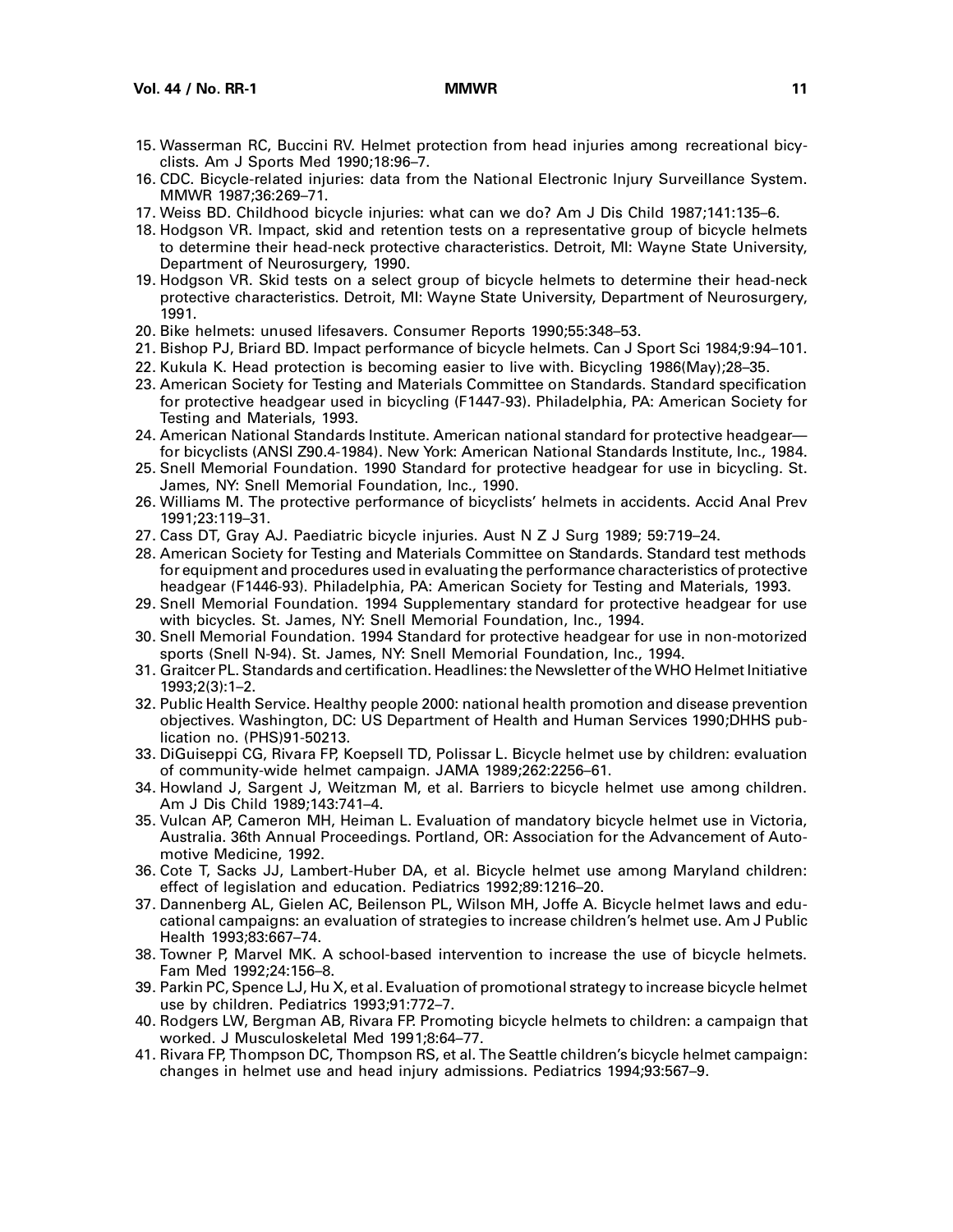42. Morris BAP, Trimble NE. Promotion of bicycle helmet use among schoolchildren: a randomized clinical trial. Can J Public Health 1991;82:92–4.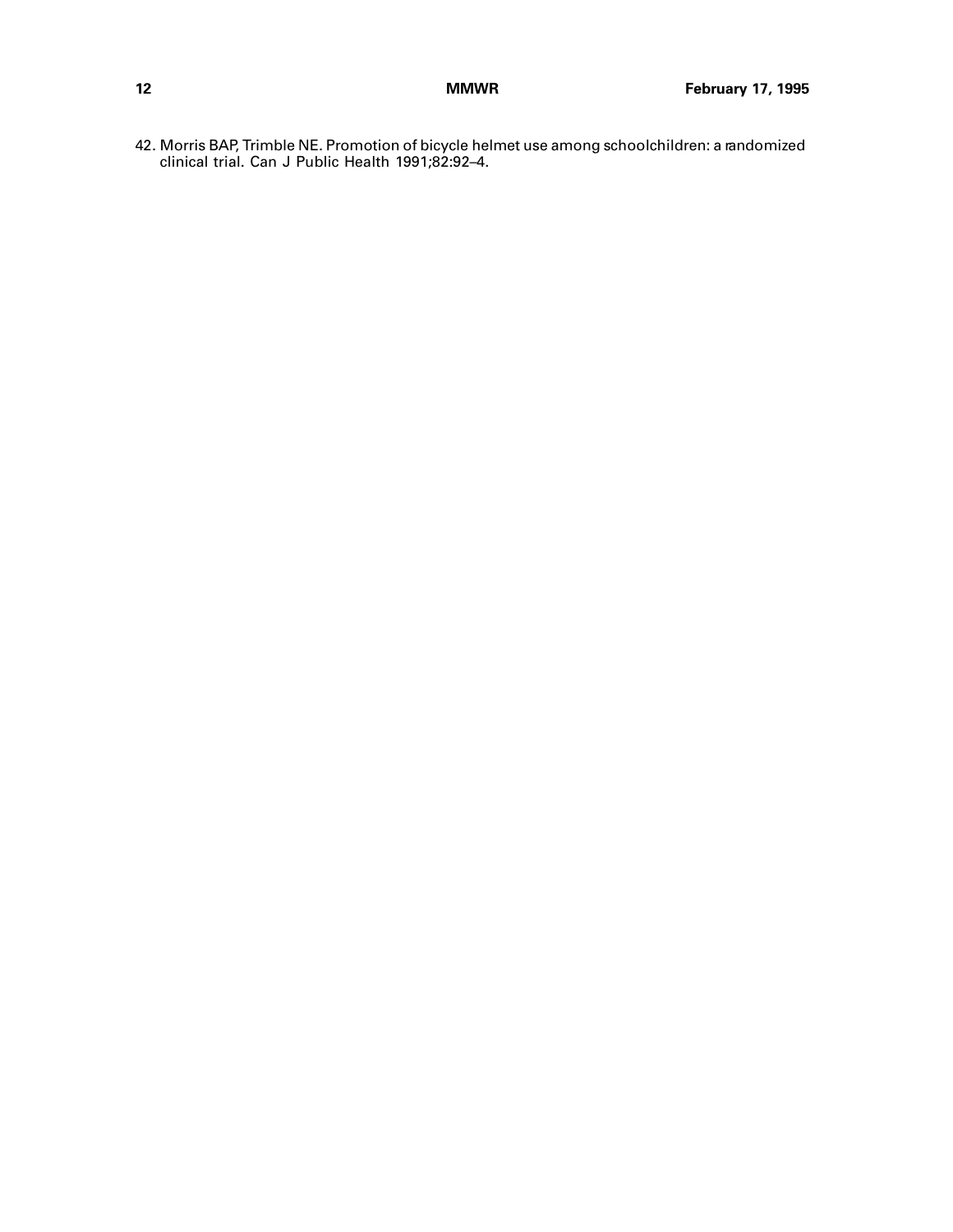# <span id="page-18-0"></span>**APPENDIX A: Bicycle Helmet Legislation**

Legislation requiring bicycle helmet use can vary according to the needs of the state or county passing the law. Persons who draft laws requiring the use of bicycle helmets should consider the following components:

- 1) **Ages covered**—Bicycle helmets should be worn by persons of all ages, including both bicycle operators and passengers, when they are on bicycles. Therefore, the most protective option is to include operators and passengers of all ages in the law. However, some states have been reluctant to pass laws that cover all ages because of difficulty with enforcement of the law. The alternative option is to include only children <15 years of age. (See Recommendation 1.)
- 2) **Helmet standards**—Helmets worn by bicyclists should meet or exceed the current standards of either the American National Standards Institute, the Snell Memorial Foundation, or the American Society for Testing and Materials. (See Helmet Standards.)
- 3) **Locations where riders must wear helmets**—The law should require helmet use in all places where bicyclists ride. A law that does not require helmet use in public parks, on trails, on boardwalks, or in other areas set aside for bicycle or pedestrian use does not provide adequate protection for the rider. (See Recommendation 2.)
- 4) **Enforcement Provisions**—Bicycle helmet laws can be enforced in several ways. In Howard County, Maryland, the law requires that children <16 years of age wear helmets and that a warning letter be given to a child's parent or guardian after the first and second offenses. On the third offense, a citation with a \$50 fine is given. In New Jersey, the state law includes a \$25 penalty for each incident in which a child <14 years of age fails to wear a bicycle helmet. Each subsequent fine is \$100. In addition, all fines in New Jersey are deposited in a Bicycle Safety Fund to be used for bicycle safety education. Other methods of enforcement include confiscation of the bicycle. For example, in Beechwood, Ohio, the police can temporarily take possession of the child's bicycle until the child's parent or guardian has been notified. Several of the current laws waive the penalty if proof of helmet ownership or purchase is provided. Communities may decide to issue discount coupons along with a warning or citation to encourage the purchase of bicycle helmets. Existing laws also address the liability of the manufacturers and retailers of bicycle helmets and renters of bicycles.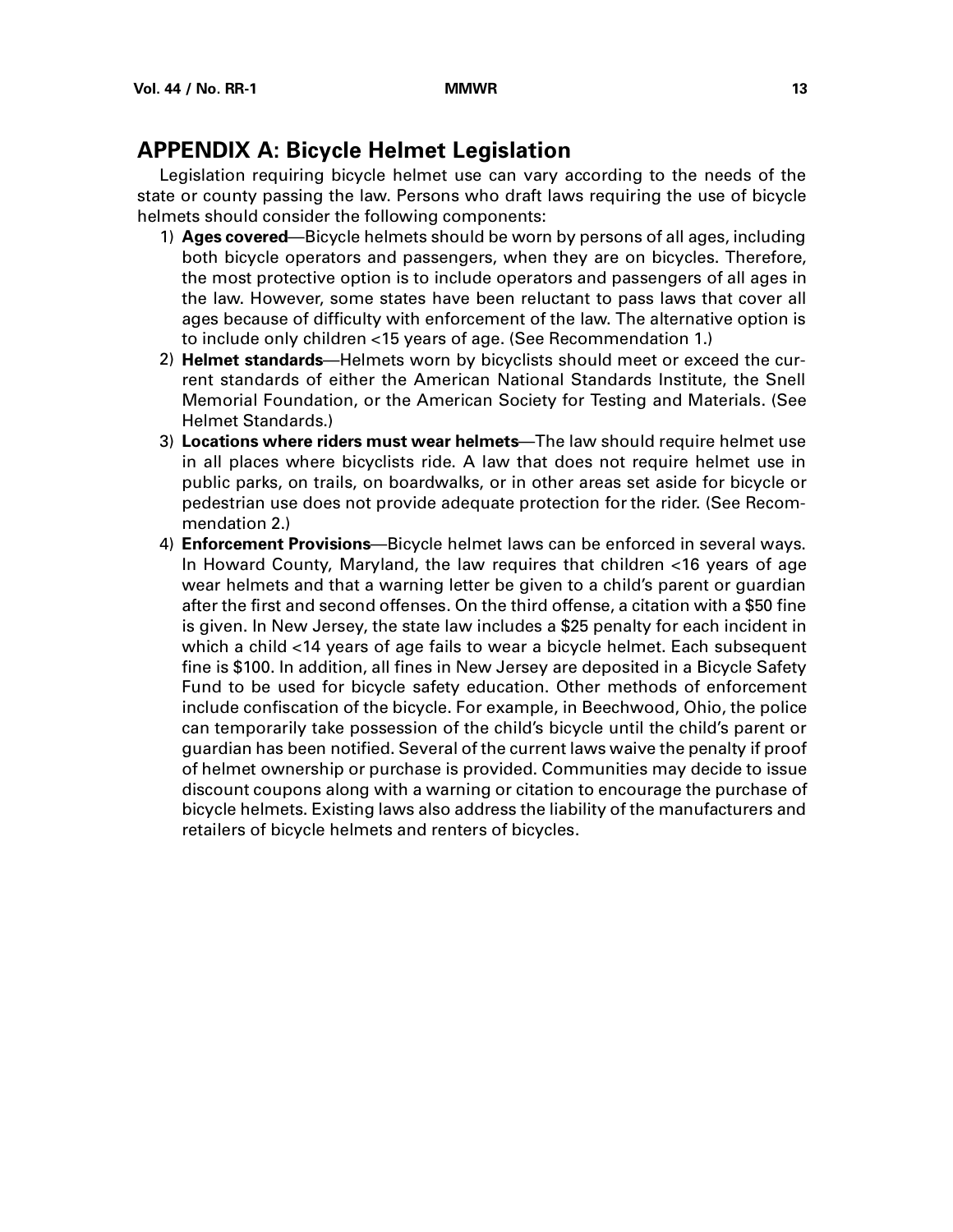# <span id="page-19-0"></span>**APPENDIX B: Organizations that Provide Information on Bicycle Helmet Campaigns**

Several organizations have guidelines or instructional manuals for conducting bicycle helmet campaigns. These materials outline strategies and activities that state and local organizations can use to develop campaigns that are consistent with the needs and resources of the communities they serve. Listed below are the names and addresses of several of these organizations as well as a listing of some of the materials that are available to the public:

• National SAFE KIDS Campaign 111 Michigan Ave NW Washington, DC 20010 (202) 884-4993

> Materials include SAFE KIDS Cycle Smart, a guide for community bicycle safety programs and resource materials list; a kit for medical professionals regarding bicycle helmets and injury prevention; a teacher's guide on bicycle helmets; a brochure for parents; a bicycle helmet poster; a traffic safety magazine for children; public service announcements for television; and a chart of legislation mandating bicycle helmet use.

• American Trauma Society 8903 Presidential Parkway Suite 512 Upper Marlboro, MD 20772-2656 (800) 556-7890

Materials include a campaign kit and a resource catalog.

• National PTA 330 North Wabash Avenue Suite 2100 Chicago, IL 60611-3690 (312) 670-6782

> Materials include a guide, Bike Injury/Bike Rodeos, which lists bicycle safety resources and provides guidelines to help local PTAs organize bicycle rodeos and promote bicycle safety.

• American Academy of Pediatrics Publications Department 141 Northwest Point Boulevard Box 927 Elk Grove Village, IL 60009-0927 (800) 433-9016

> Materials include Physician's Resource Guide for Bicycle Safety Education; " Bicycle Safety Camp," which is a videotape for elementary school students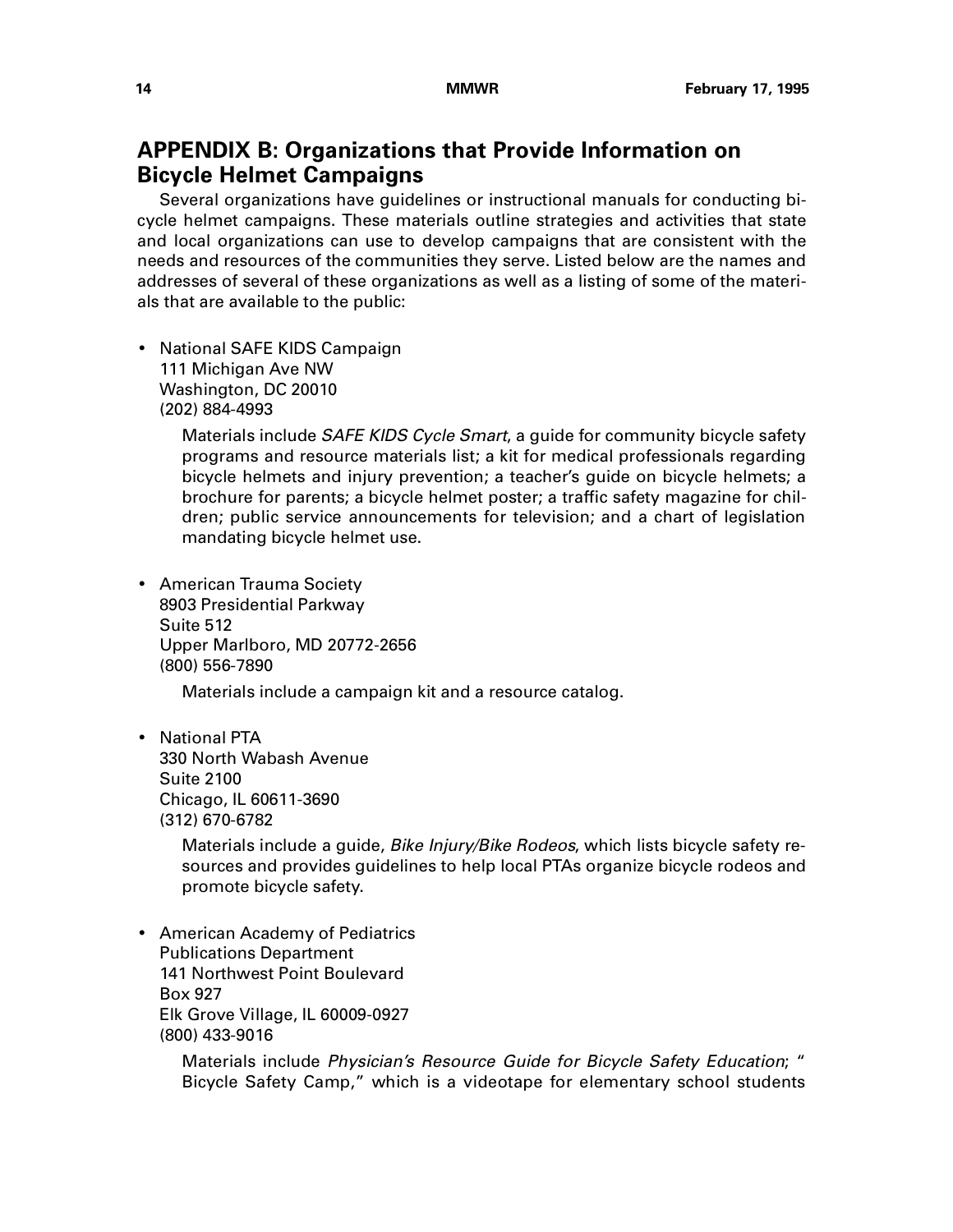concerning the importance of wearing helmets and other safety issues while riding bicycles; and bicycle safety sheets from The Injury Prevention Program. The safety sheets cover such topics as encouraging children to wear helmets, myths and facts about bicycle safety, choosing the right size bicycle for a child, and child passengers on adults' bicycles.

• Harborview Injury Prevention and Research Center University of Washington 325 Ninth Avenue, ZX-10 Seattle, WA 98104 (206) 521-1537

> Materials include Developing a Children's Bicycle Helmet Safety Program: A Guide for Local Communities.

• The Johns Hopkins Injury Prevention Center The Johns Hopkins School of Hygiene and Public Health 624 N. Broadway, 5th and 6th Floors Baltimore, MD 21205-1996 (410) 955-7625

Materials include Injuries to Bicyclists: A National Perspective. This monograph is available from the National Center for Injury Prevention and Control, CDC, mailstop F-36, 4770 Buford Highway, Atlanta, GA 30341-3724. A videotape produced by the Center, "ADVOKIDS: Kids Advocating Change," is available through AAA Foundation for Traffic Safety; telephone: (202) 638-5944.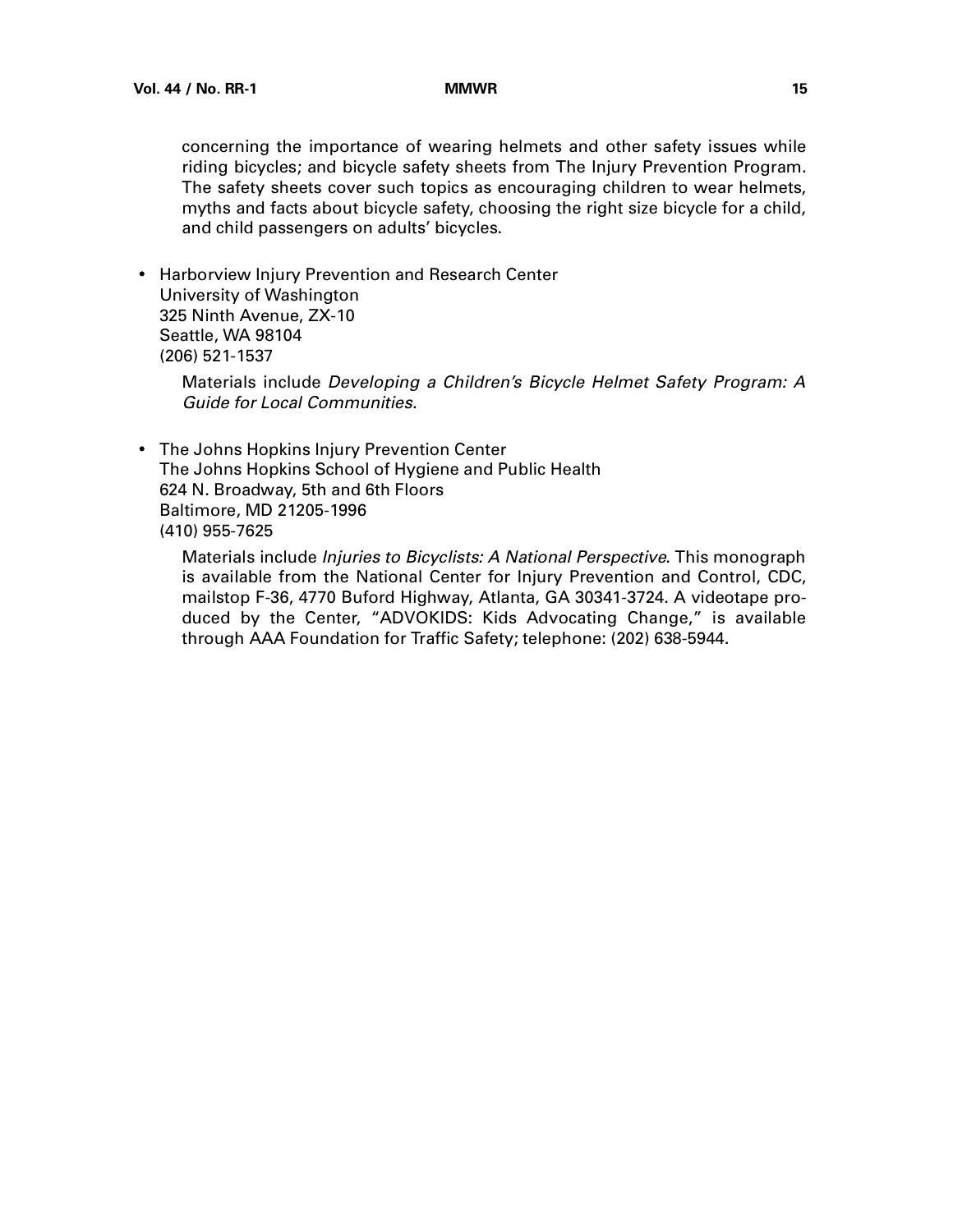# <span id="page-21-0"></span>**APPENDIX C: Components of a Community-Based Bicycle Helmet Campaign**

Bicycle helmet campaigns should include a number of specific components, regardless of the actual activities (e.g., bicycle rodeos, coupon programs, and helmet giveaways) that are included in the campaign.

## **A Coalition**

A coalition of appropriate individuals, agencies, and organizations that represent all facets of the community should participate in all phases of the campaign, beginning with the development of a plan and the selection of target groups, through implementing the interventions and evaluating the effort. The following organizations should be considered for inclusion in campaigns: health departments; schools; parent-teacher-student organizations; police departments; churches; neighborhood and tenant associations; health care providers, including physicians, nurses, and emergency response personnel; community organizations (e.g., Kiwanis and Junior League); youth clubs (e.g., Girl Scouts of America, Boy Scouts of America, and 4-H); businesses, such as bicycle shop owners; and local government leaders and political organizations.

### **A Plan**

A campaign to promote bicycle helmets should begin with a well organized plan that includes the following components:

- 1) Goals and objectives that reflect what the community wants to achieve, what it determines is feasible, and the activities that are needed to achieve them. The goals and objectives should also reflect current rates of bicycle helmet use in the community.
- 2) A description of the primary target group for the campaign (e.g., children <15 years of age). Information on bicycle helmet use and rates of bicycle-related injury in the community should be used to select this target group.
- 3) A description of the intervention program(s) that will be used. The program should address barriers to helmet use in the target group (e.g., the cost of helmets) and include strategies for overcoming these barriers (e.g., discount coupons). In addition, the messages of the campaign should be designed so they are easily understood and accepted by the target group. Finally, programs should be offered in locations where the target group can be reached.

The following are educational and promotional strategies that have been used in some communities:

- **Media campaigns** often begin with a kick-off press conference and continue throughout the campaign to increase awareness and help create a community norm of wearing bicycle helmets. These campaigns can include public service announcements; newspaper articles; radio and television news programs and talk shows; and distribution of brochures, posters, fact sheets, and other printed materials.
- **Educational campaigns** may be offered through schools and youth organizations, churches, and civic and business organizations in the community. Speakers' bureaus are an effective way to conduct many of these activities.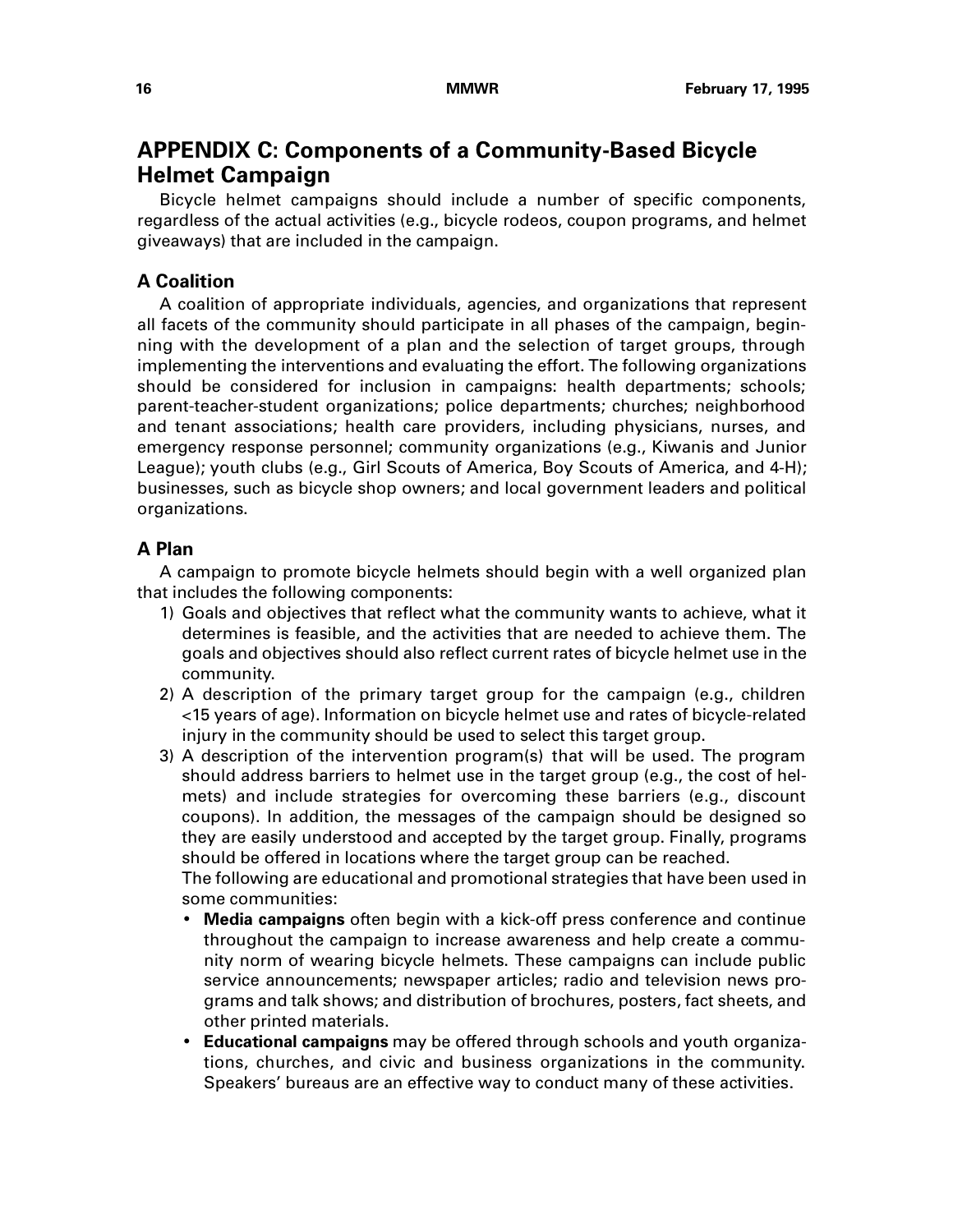- **Events such as bicycle safety and skill rodeos** combine fun and learning for both children and adults. These events demonstrate and promote helmet use along with other aspects of bicycle safety, provide good opportunities to distribute educational materials, and allow participants to interact with persons who have avoided injury by using bicycle helmets.
- **Promotional activities, such as discount coupons for bicycle helmets and giveaway programs**, provide incentives for acquiring bicycle helmets, particularly for persons who have difficulty affording one. Coupons can be obtained from helmet manufacturers or local bicycle shops. The program could also provide other incentives to obtain a helmet.
- 4) An evaluation component to determine if the program is reaching its goals. This evaluation should assess bicycle helmet use before and after the intervention(s) is conducted and at specific intervals thereafter.
- 5) A strategy for making bicycle helmet use a societal norm so that the public will maintain or increase levels of helmet use.